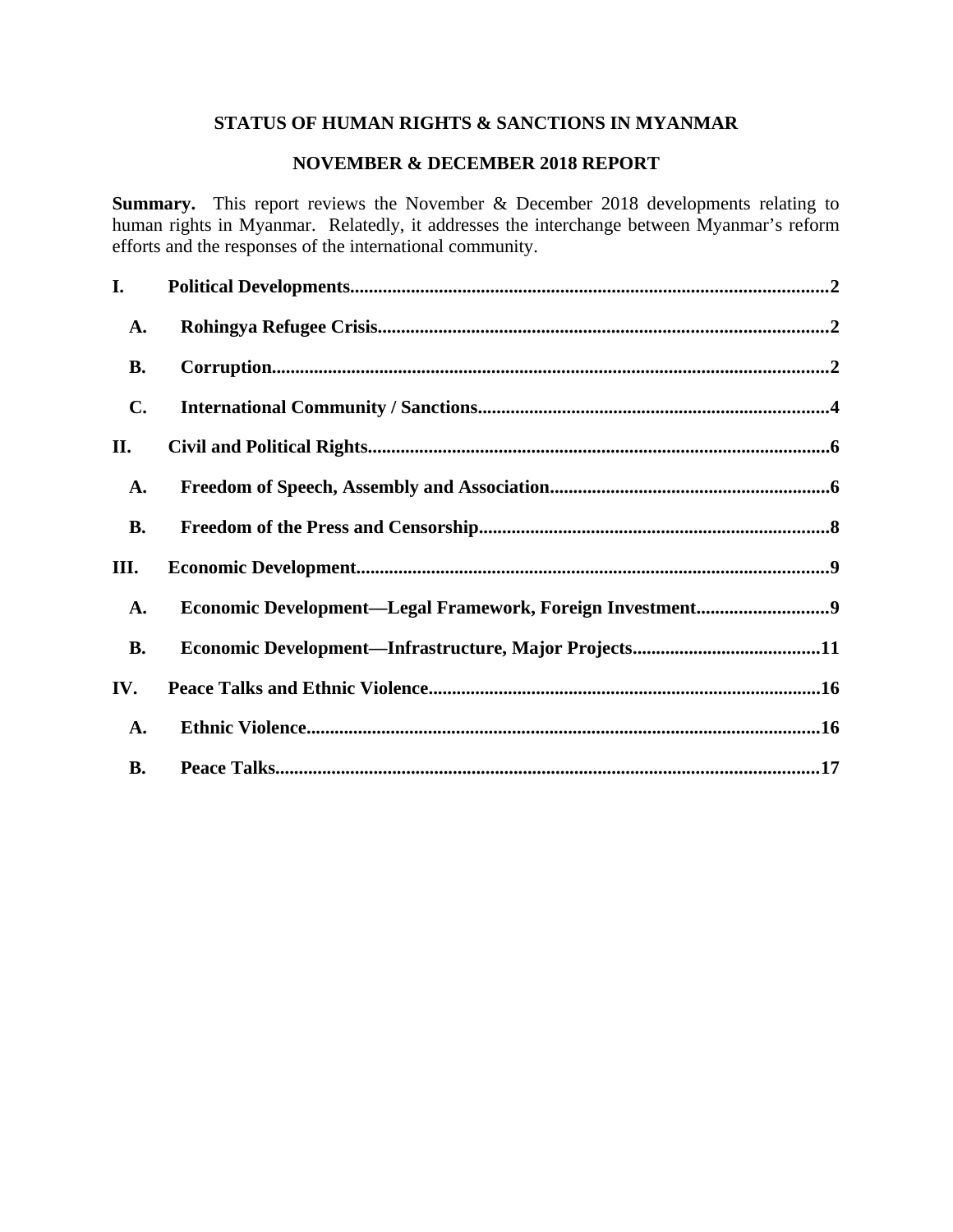### **I. Political Developments**

### <span id="page-1-1"></span><span id="page-1-0"></span>**A. Rohingya Refugee Crisis**

The plans of the Bangladesh and Myanmar governments to commence repatriating Rohingya to Myanmar have been stalled until  $2019.<sup>1</sup>$  Originally scheduled to begin on November 15, 2018, the plans were postponed because officials were unable to find any Rohingya who were willing to return to Myanmar. $^2$  Bangladesh and Myanmar had originally agreed to begin repatriating a first batch of approximately 2,200 refugees who had been "verified" for return by Myanmar officials. However, the decision led to large protests by Rohingya refugees as well as objections by the United Nations High Commissioner for Refugees ("UNHCR") and human rights groups, who warned that the safety of the refugees could not be guaranteed in Myanmar under current conditions.<sup>3</sup>

Protesters demanded justice and restoration of their citizenship in Myanmar, chanting "We won't go back," as officials with five buses and three trucks waited at Unchiprang refugee camp in Cox's Bazar to carry families to the Myanmar border.<sup>4</sup> None of the refugees on the "verified list" agreed to return if their demands for justice, citizenship and the ability to go back to their original villages and lands were not met, and the Rohingya were not consulted regarding this first round of repatriation plans.<sup>5</sup> Abul Kalam, Commissioner of the Refugee Relief and Repatriation Commission, believes that a new course of action regarding repatriation needs to be adopted – one that takes into account refugees' key demands. $6$  In addition, Kalam called upon the international community to pressure Myanmar to accept certain "logical and acceptable" demands in order for any repatriation to take place.<sup>7</sup> The United Nations has said that prior to repatriation, the Rohingya still living in Rakhine State first need to be granted citizenship and free movement.<sup>8</sup> The houses of the Rohingyas have been razed to the ground and the villages destroyed – such conditions are not conducive for "voluntary, safe, dignified and sustainable" repatriation.

Bangladesh has vowed not to force anyone to return. $^9\,$  In Dhaka, Foreign Affairs Minister H. Mahmud Ali repeated assurances that Bangladesh would not repatriate any Rohingya by force, adding that "efforts for their peaceful repatriation will continue."<sup>10</sup> Bangladesh officials say that they have asked UNHCR officials to confirm whether the selected Rohingya would like to return.<sup>11</sup> Meanwhile, in Sittwe, the capital of Rakhine State, Myanmar's minister for social welfare, relief, and settlement, Win Myat Aye, said Rohingya who wanted to return were being prevented from doing  $\text{so.}^{12}$  He asserted that those who wanted to return were stopped or threatened in the refugee camps by those who do not want to return, that some did not receive the forms that they are required to complete and that some were not allowed to complete the forms. Furthermore, he stated that those in camps who wanted to return were threatened, beaten up, and killed in some cases.<sup>13</sup> Win Myat Aye has not confirmed the basis for his assertions. In a statement on November 15, Human Rights Watch urged Bangladesh to halt the repatriation effort, stating that "the Myanmar authorities have done nothing to create conditions for safe and dignified returns or to address the root causes of the crisis, including systematic persecution and violence, statelessness, and impunity for grave violations by the military."<sup>14</sup>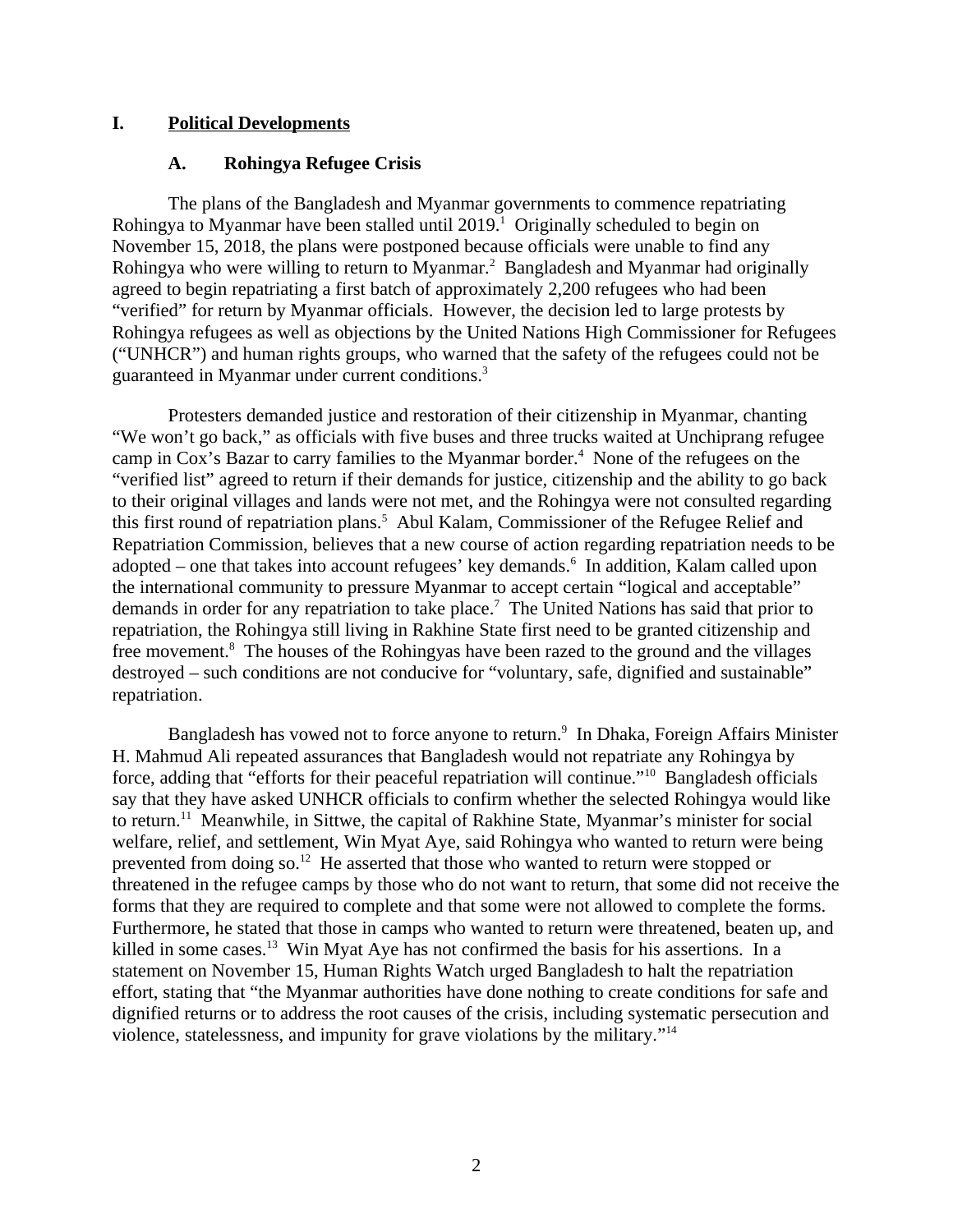#### <span id="page-2-0"></span>**B. Corruption**

Myanmar recently amended the definition of "corruption" in its Anti-Corruption Law. Originally, the definition of "corruption" for which persons could be punished under the Anti-Corruption Law applied to "an authoritative person." Following the recent changes, the provision applies to "any person," and corruption can now also occur by "other means," so that acts by any person, not only government officials, are prohibited. Commentators believe that this change in the definition of corruption means that private acts of corruption (that is, acts of corruption between private parties) are now punishable under the amended Anti-Corruption Law.<sup>15</sup> The Anti-Corruption Law was enacted in 2013 to address acts of corruption by public servants, government officials, and public office holders, with punishments for violators including up to 15 years in prison and fines.

During a trial session of a lawsuit brought by the Anti-Corruption Commission ("ACC") against then-Yangon Region attorney general, Han Htoo, a judge of the Yangon Eastern District Court, and five other law officers, an ACC inspector testified that the father of one of three suspects accused of the murder of a popular Facebook comedian, Yell Htwe Aung, offered 150 million kyats to the comedian's family, asking them to drop the case.<sup>16</sup> The three detained murder suspects were released on July 25 before any charges could be brought against them, after the Yangon Eastern District Court accepted an appeal from the victim's family asking them to settle the case.<sup>17</sup> The officials and Han Htoo are suspected of taking bribes from the families of the Yell Htwe Aung murder suspects.<sup>18</sup> The defendants had previously objected to the ACC member's testimony on the basis of the Evidence Act.<sup>19</sup>

A new tax bill expected to pass Parliament will aim to reduce corruption in the country's tax system.<sup>20</sup> The law will bring tax collection law in line with international standards, and will stop requiring taxpayers to work with staff. $^{21}$  Instead, taxpayers will be able to complete taxes electronically, reducing the opportunities for corruption. $^{22}$ 

In December, Aung Kyi, the ACC chairman, gave a speech at a forum called "Enhance Accountability to Prevent Corruption."<sup>23</sup> In his speech, Aung Kyi stated, "With a vow to fight corruption completely, we will keep making it happen in accordance with our anti-corruption strategy."<sup>24</sup>

As part of the celebration of International Anti-Corruption Day, President Win Myint approved the establishment of Corruption Prevention Units ("CPUs") by the ACC.<sup>25</sup> These CPUs will reside within government departments and will have the power to take action by themselves or to transfer cases to the  $ACC<sup>26</sup>$  Further, CPUs will conduct corruption risk assessments with the goal of finding the causes of corruption and creating appropriate mitigation measures.<sup>27</sup> The establishment of CPUs is part of the ACC's 2018-2021 strategy plan.<sup>28</sup> The ACC will also add over 500 staff members.<sup>29</sup>

In 2019, the ACC will open its first two branch offices.<sup>30</sup> The Yangon and Mandalay offices will join the current office, which is located in Naypyitaw.<sup>31</sup>

On December 18, Kyaw Thura Hling, former administrator of Kin Mun Chaung Village, was sentenced by a local court to seven years in prison for bribery.<sup>32</sup>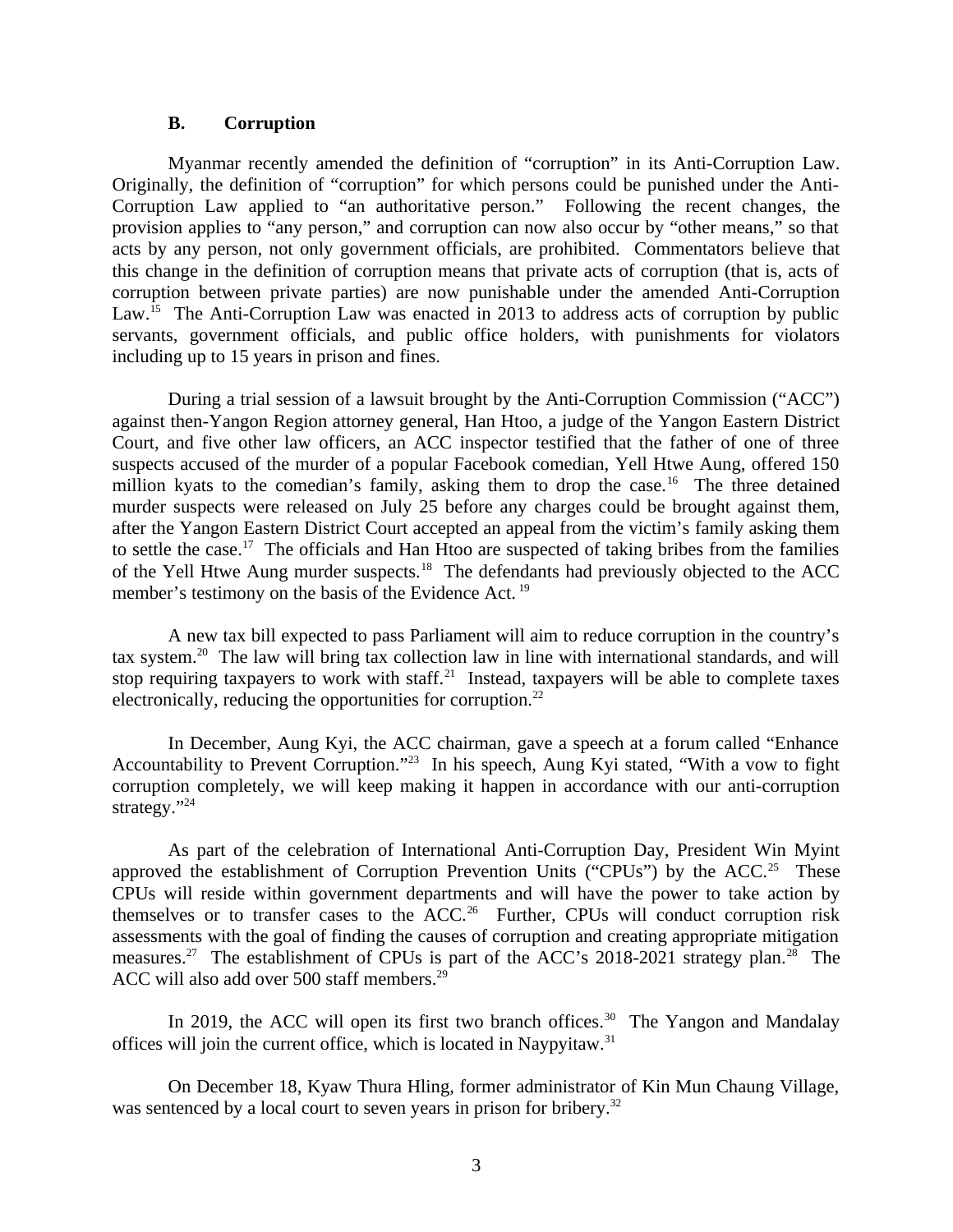A complaint for failing to maintain impartiality in a past case has been raised against the new Chief Justice of the Yangon Region's High Court.<sup>33</sup> Chief Justice Hla Aye's nomination was confirmed to the court in December.<sup>34</sup> The complaint will be investigated and, if found to be true, Justice Hla Aye's appointment can be terminated by signature of at least a quarter of MPs.<sup>35</sup>

#### <span id="page-3-0"></span>**C. International Community / Sanctions**

Amnesty International announced on November 13 that it is stripping Aung San Suu Kyi of its highest honor, the Ambassador of Conscience Award. The politician and Nobel Peace Prize winner received the honor in 2009, when she was living under house arrest. The rights group said it was profoundly dismayed at her failure to speak out for the Rohingya minority, some 700,000 of whom have fled a military crackdown. This is the latest honor in a string of awards Suu Kyi has lost. Amnesty's Secretary General Kumi Naidoo wrote in a letter to the Myanmar leader that "[Her] denial of the gravity and scale of the atrocities [against the Rohingya] means there is little prospect of the situation improving." The organization, which once feted her as a beacon for democracy, announced its decision on the eighth anniversary of her release from house arrest.<sup>36</sup>

Bangladesh has renewed its call for continuing international pressure on Myanmar for safe and dignified repatriation of the Rohingya refugees who had fled to Bangladesh to escape atrocities. "A continued and sustained international pressure on Myanmar would be catalyst for a long term solution" to one of the worst humanitarian crisis created by Myanmar and forcing Bangladesh to bear its brunt, Bangladesh High Commissioner to India Syed Muazzem Ali said on November 13, in a briefing to more than 60 diplomats in India on the Rohingya crisis.<sup>37</sup>

U.S. Vice President Mike Pence and Aung San Suu Kyi met at the ASEAN summit in Singapore on November 14. At a joint media meeting with the two leaders, Pence criticized Myanmar's military for the persecution of the Rohingya and said he was keen to hear that those responsible for the violence would be held accountable. "The violence and persecution by military and vigilantes that resulted in driving 700,000 Rohingya to Bangladesh is without excuse," he told Suu Kyi. "I am anxious to hear the progress that you are making of holding those accountable who are responsible for the violence that displaced so many hundreds of thousands and created such suffering, including the loss of life," he added. Suu Kyi, responding to Pence, said: "Of course people have different points of view but the point is that you should exchange these views and try to understand each other better." Pence also said that Washington wanted to see a free and democratic press in Myanmar, and the jailing of two journalists last year was "deeply troubling" for millions of Americans. "In America, we believe in our democratic institutions and ideals, including a free and independent press," he said. Pence raised the case of two Reuters journalists "in particular and raised the request that a pardon could be made," a senior White House official told reporters. The official declined to comment on Suu Kyi's response in a closed-door meeting.<sup>38</sup>

At the end of the ASEAN summit, on November 15, Prime Minister Prayut Chan-o-cha of Thailand, the incoming chair of ASEAN, told his colleagues that the regional bloc is capable of playing an important role in addressing the situation in Rakhine State in a constructive, tangible and sustainable manner. Prayut suggested the enhancement of the ASEAN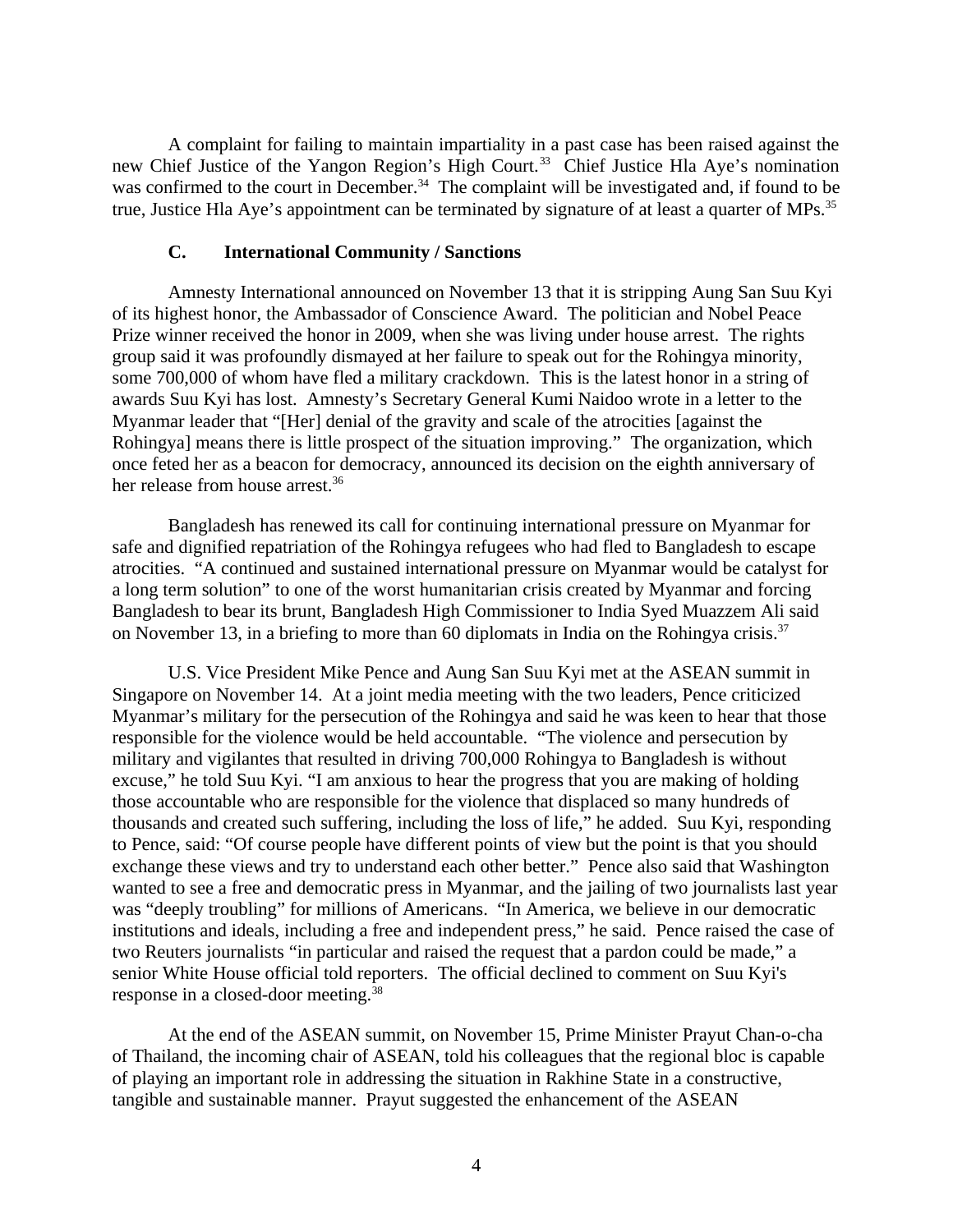Coordinating Centre for Humanitarian Assistance on Disaster Management ― to provide humanitarian assistance to the affected people, as well as support the repatriation of Rohingya refugees and to ensure the improvement of the quality of life for all communities in Rakhine State. He said that the engagement of ASEAN member states should not be seen as an interference in the internal affairs of a member state, but that Myanmar needs to open its doors for ASEAN to collectively help to address the problem, as the Rohingya crisis has become a regional and international issue.<sup>39</sup>

In early November, the European Commission announced that it is considering temporarily removing the existing trade preferences to Myanmar amid urgent concerns over the country's compliance with fundamental international human and labor rights conventions. Myanmar is the beneficiary of duty and quota-free access to the EU market through the "Everything But Arms" ("EBA") agreement of the Generalised Scheme of Preferences ("GSP"). Under the EBA scheme, least developed countries can sell any products, with the exception of arms and ammunition, to the EU market without facing tariffs or quotas. That access comes with conditions, however, namely that those countries must fulfil their obligations under international conventions on human and labor rights, such as those set out by various UN accords and International Labour Organisation ("ILO") conventions. Should the EU find significant violations of these conditions, it may temporarily suspend these trade preferences until the situation improves.<sup>40</sup>

In December, the UN Security Council considered action to address the Rohingya refugee crisis. The British-drafted resolution would impose a timeline on Myanmar to allow the return of more than 700,000 Rohingya Muslim refugees from neighboring Bangladesh and addresses accountability. The draft resolution contemplates further action by the Security Council, including sanctions, if there is not enough progress made. It is unclear if or when the draft resolution will be put to a vote. The draft resolution does not include a referral of the situation in Myanmar to the International Criminal Court.<sup>41</sup> On December 19, 2018, the Asia Times reported that Russia and China, two permanent members of the UN Security Council, are boycotting talks on the British resolution and may veto any move that would force Myanmar to take affirmative action or impose sanctions. A vote on the resolution would need nine in favor and no vetoes from any of its five permanent members — the U.S., Britain, France, Russia and China — to pass. $42$ 

On December 21, 2018, the EU added seven people to its Myanmar sanctions list, imposing asset freezes and travel bans on these individuals. The sanctioned individuals are part of the Myanmar army and border guard police and were sanctioned for "serious human rights violations committed against the Rohingya population, ethnic minority villagers or civilians."<sup>43</sup>

Twitter CEO Jack Dorsey was criticized in December after he published several tweets promoting Myanmar as a tourist destination, despite international accusations against the country's military leadership of ethnic cleansing of the Rohingya population. Dorsey later said in response to the criticism, "I'm aware of the human rights atrocities and suffering in Myanmar. I don't view visiting, practicing, or talking with the people, as endorsement … I didn't intend to diminish by not raising the issue, but could have acknowledged that I don't know enough and need to learn more."<sup>44</sup>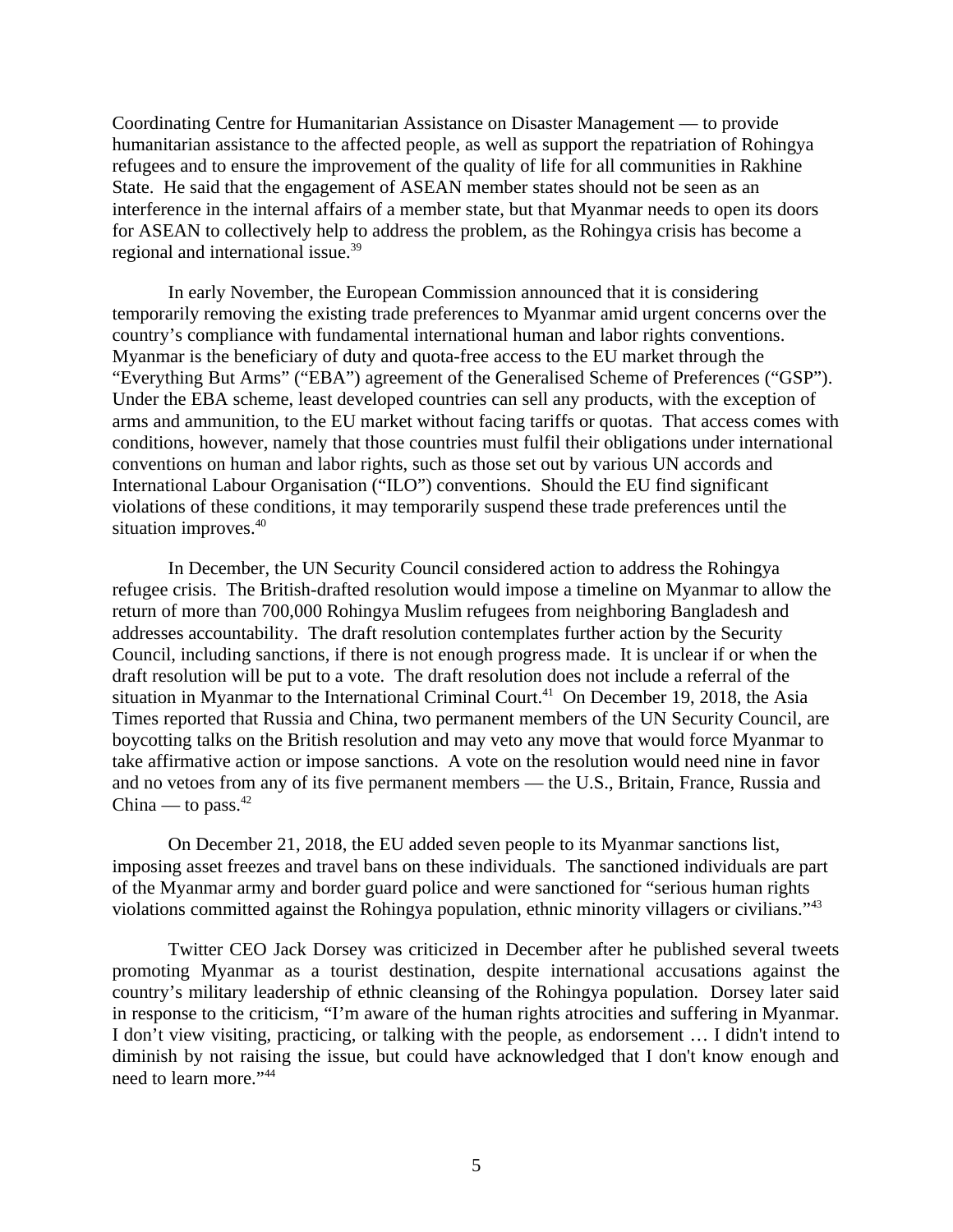#### **II. Civil and Political Rights**

#### <span id="page-5-1"></span><span id="page-5-0"></span>**A. Freedom of Speech, Assembly and Association**

A local court in Rakhine State sentenced a man to two years in prison for launching a hot air balloon adorned with a portrait of the chief of the Arakan Army ("AA"), a Rakhine Statebased armed organization denounced by the Myanmar Army as an insurgent group.<sup>45</sup> Tun Hla Kyaw, a resident of Leik Ka Maw Village in Kyaukphyu Township, launched the hot air balloon with a picture of the AA's commander-in-chief Maj-Gen Tun Myat Naing during the Tazaungdaing Festival in November 2017. The balloon had "Happy Birthday General" written on it and was said to have been launched to celebrate the 39th birthday of the AA chief. Officers of Kyaukphyu Township Police Force arrested Tun Hla Kyaw soon after the incident and charged him under Article 17 (1) of the Unlawful Associations Act. "He was sentenced to two years in prison under Article 17 (1) of the Unlawful Associations Act. We think this verdict is unfair and have plans to appeal it," said defense lawyer Tin Myint. Section 17(1) of the Unlawful Associations Act carries a penalty of up to three years in prison for "whoever is a member of an unlawful association, or takes part in meetings of any such association, or contributes or receives or solicits any contribution for the purpose of any such association or in any way assists the operations of any such association."

The Restoration Council of Shan State ("RCSS") claims that the Myanmar military warned ethnic Shan living in northern Shan State that they could be arrested under the Unlawful Associations Act if they interact with the armed group.<sup>46</sup> The RCSS first made the claim via its media outlet, Tai Freedom. It reported that officers from Military Operation Command No. 1, based in Kyaukme Township, called residents from four township quarters with large Shan populations — Mong Tin, Mang Khar, Sakandar and Naung Bein — to a meeting on Wednesday to issue the warning.

On November 5, 2018, Facebook admitted that its platform is being used to incite violence in Myanmar. Facebook hired an independent non-profit organization, Business for Social Responsibility ("BSR"), to issue a report on the topic. According to a Facebook spokesperson, the report concluded that "we weren't doing enough to help prevent our platform from being used to foment division and incite offline violence."<sup>47</sup> According to the report, "In Myanmar, Facebook essentially is the internet" and that "the prevalence of hate speech, disinformation and bad actors on Facebook has had a negative impact on freedom of expression, assembly and association for Myanmar's most vulnerable users. . . This has led to the suppression of free speech; violence and hate campaigns; and self-censorship by women, minorities and other vulnerable members of society."<sup>48</sup> For example, according to an investigation led by the *New York Times*, military officials in Myanmar "were behind a systematic campaign on Facebook to target a mostly Muslim Rohingya minority."<sup>49</sup>

In connection with the use of social media by military officials to target the Rohingya, UN human rights investigators are investigating how the internet can play a role in modern conflicts.<sup>50</sup> The UN Human Rights Council formed a fact-finding mission to look into military abuses in Myanmar and specifically Facebook's role in the abuses. According to the head of the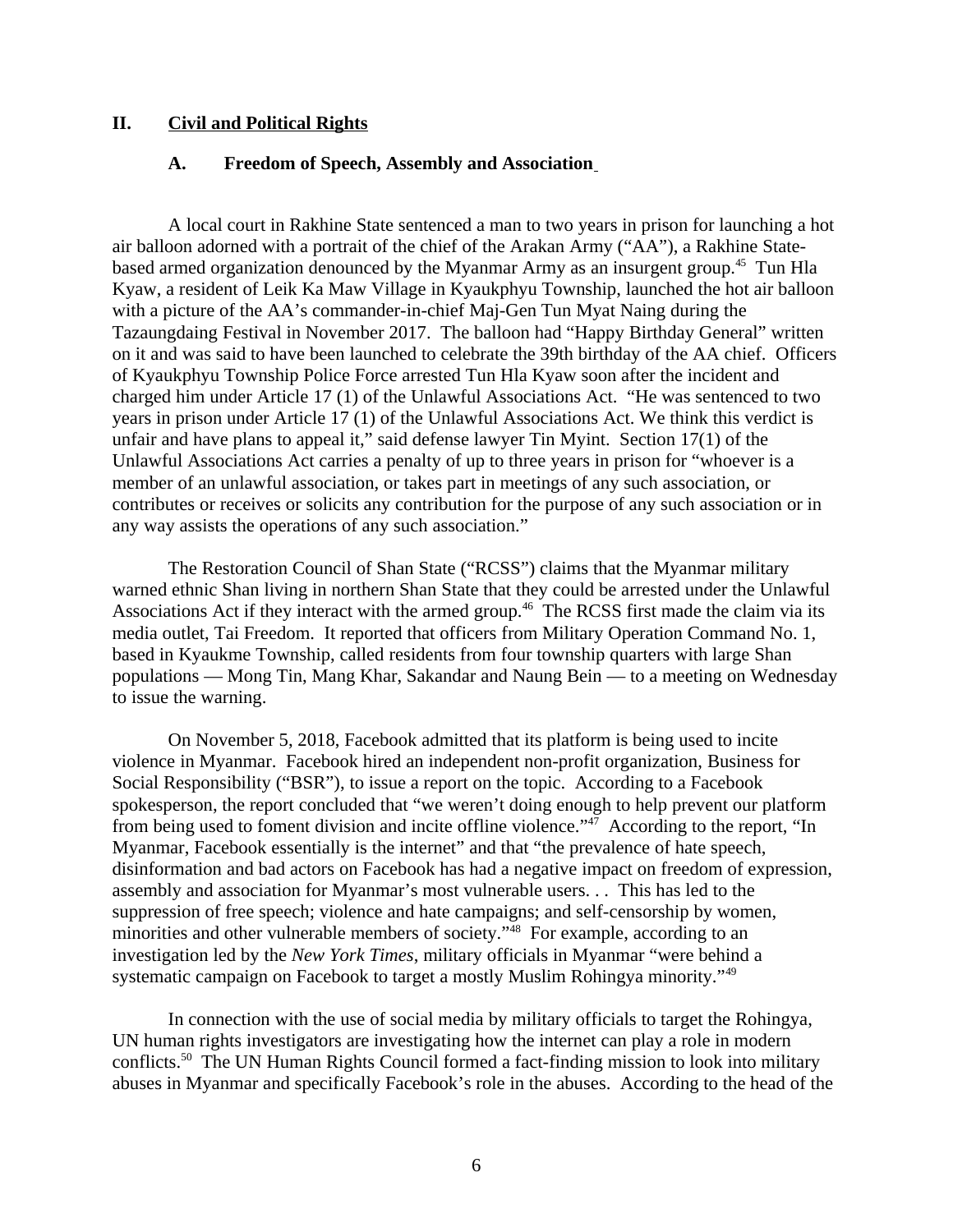UN fact-finding mission "genocidal intent was apparent in the Facebook posts by military officers."<sup>51</sup>

Three Kachin State residents, Brang Mai, Seng Hkum Awng and Sut Seng Htoi, were charged under the Peaceful Assembly and Peaceful Procession Act for holding a protest without permission from the authorities.<sup>52</sup> They were protesting the sentencing and fining on the same day of three other Kachin activists who were convicted for holding demonstrations earlier in the year calling on the Tatmadaw to release Kachin refugees who were trapped in the jungle during fighting in Tanai Township between the Tatmadaw and the KIO. Sut Seng Htoi was fined 100,000 kyats, and the other two were fined 300,000 kyats each for their protest.<sup>53</sup>

According to Amnesty International, an activist, Tim Maung Kyi, was detained in Myanmar for "staging a peaceful solo protest calling on the international community to arrest senior Myanmar generals."<sup>54</sup> If found guilty, he will face up to two years and one month in prison.

Hundreds of ethnic Pa-O were forced to join a pro-military rally in Taunggyi, the capital of Shan State, according to a number of community leaders.<sup>55</sup> Khun Soe Myint, general secretary of the United National Pa-O Organization, said that many members of the ethnic Pa-O community living close to Taunggyi live in fear under the control of the authorities and had no choice but to join the rally. "Those who attended the pro-military rally were ethnic Pa-O but they don't represent the entire Pa-O ethnicity," he said. There are two types of authorities controlling Pa-O areas in Myanmar—some areas are run by government-appointed village leaders while others are under the authority of village leaders appointed by the Pa-O National Organization ("PNO"). The PNO was originally an armed group serving as a local militia until it signed a ceasefire with the Myanmar government in 1991. Khun Soe Myint said that government authorities involved in the rally forced local Pa-O people to join it. He said that his party is still investigating whether the rally participants—many of whom came from southern parts of Taunggyi Township—were paid to join the event. Saw Khun Kyaw Win, a member of the PNO's central executive committee, denied that his party was involved in the rally or that it forced local Pa-O people to join it.

A delegation of religious leaders, women's rights activists and civil society groups from Myanmar calling for action regarding the state of human rights in Myanmar, were hosted by Human Rights Watch and Christian Solidarity Worldwide ("CSW") in London and Brussels on November 20, 2018.<sup>56</sup> Members of Human Rights Watch and CSW expressed concern about the human rights environment in Myanmar, including freedom of expression and association, and called for the "review, reform and repeal of repressive laws in Burma."

The human rights NGO, Human Rights Watch, said on December 8, 2018 that Myanmar authorities should "quash the convictions of three ethnic Kachin activists found guilty of defaming the military."<sup>57</sup> According to the NGO, the three people were sentenced to six months in prison and a fine for raising the alarm about the civilians trapped by fighting between Myanmar's armed forces and a Kachin armed group. According to the deputy Asia director of Human Rights Watch, Myanmar's armed forces are "[o]nce again using criminal defamation laws to punish those who criticize its actions" and that "[b]y filing charges against activists who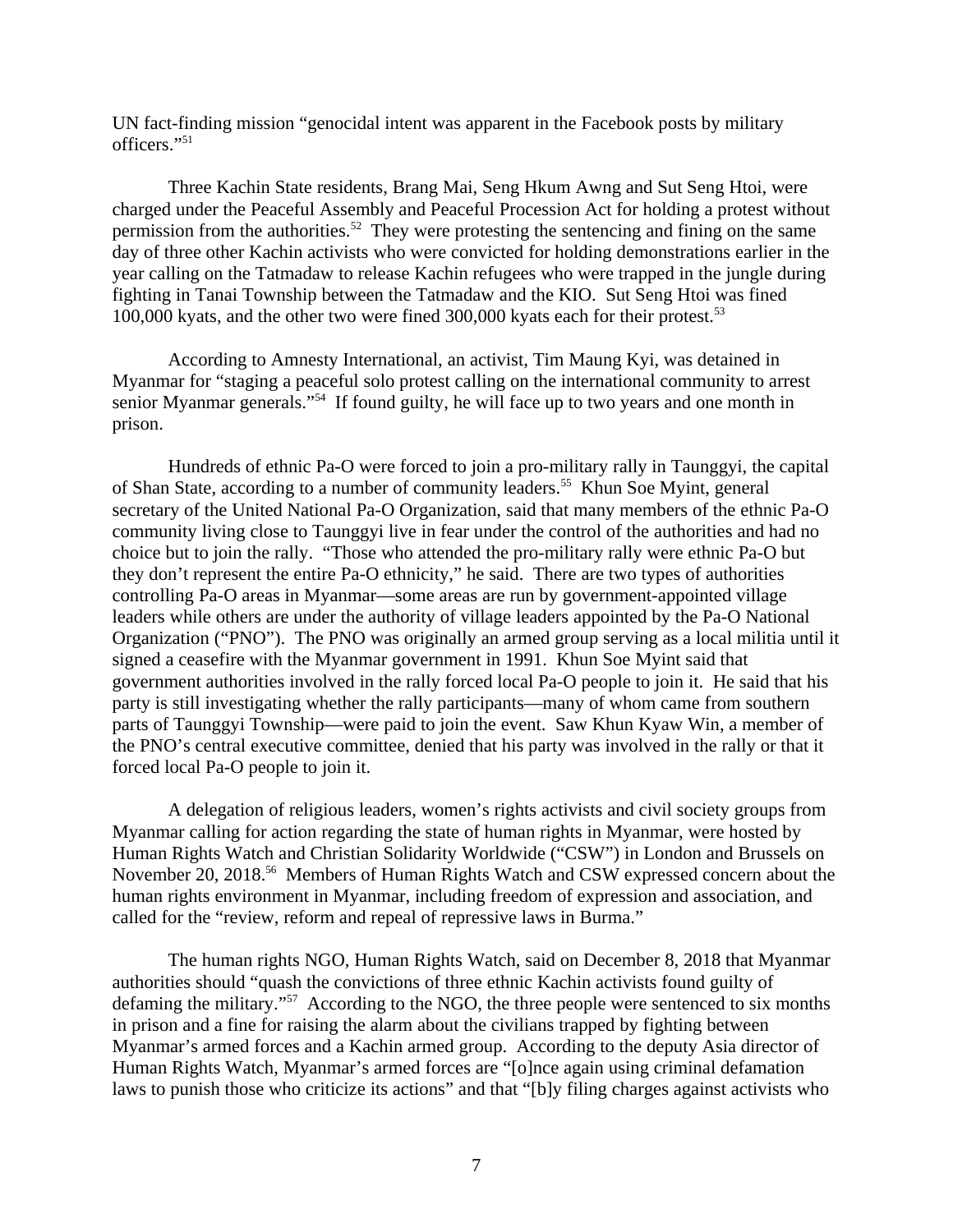simply urged help for civilians trapped by fighting, Myanmar's military shows its unwillingness to curtail serious abuses." Furthermore, he said, "The prosecution of these three activists strikes at the heart of free speech by restricting the ability of citizens to criticize those ruling the country."<sup>58</sup>

### <span id="page-7-0"></span>**B. Freedom of the Press and Censorship**

A spokesman for the President's Office said that the Yangon Region government must follow a presidential directive mandating that it adhere to the Media Law in its dispute with three journalists from the Eleven Media Group.<sup>59</sup> The Yangon government filed a lawsuit against the three journalists in October, accusing them of incitement under Article 505(b) of the Penal Code for allegedly publishing false information relating to the use of public funds. The journalists were arrested on October 10 and released on bail later in the month. The lawsuit and arrests drew strong public rebuke from critics who pointed out that the journalists' article was based primarily on remarks by lawmakers in a Yangon Parliament session about a recent report by the local auditor general. The lawmakers themselves insist the story was accurate. The lawsuit prompted President Win Myint to direct the Yangon government to follow the Media Law, which says the Myanmar Press Council should attempt to settle complaints against the press before they reach the courts. The Yangon government submitted a complaint letter to the Press Council following the president's directive on October 18. The Press Council then urged the Yangon government to withdraw the lawsuit because its rules forbid it from mediating a dispute that is with the courts. However, the Yangon government has yet to drop the suit.

December 12, 2018 marked the one-year anniversary since two Reuters' journalists, Wa Lone and Kyaw Soe Oo, were arrested in Myanmar and eventually sentenced to seven years in prison.<sup>60</sup> The reporters had been working on an investigation about the killing of ten Rohingya Muslim men and boys by security forces. Students, journalists and writers took to the streets in protest. "The fact that they remain in prison for a crime they did not commit calls into question Myanmar's commitment to democracy, freedom of expression and rule of law," said Reuters' editor-in chief.<sup>61</sup> The US embassy in Yangon released a statement saying, "After spending a year in prison, it is past time for journalists Wa Lone and Kyaw Soe Oo to go home to their families."<sup>62</sup> The journalists' appeal was heard on December 24 and the ruling will be issued in January.<sup>63</sup>

Journalists and media advocacy organizations condemned Information Minister Pe Myint over a speech in which he championed the role of government-owned media, questioned the very possibility of editorial independence at private news outlets and made other statements the groups said were unacceptably at odds with their ethical standards and the goals of the very forum at which his comments were delivered, the  $7<sup>th</sup>$  Media Development Forum. In response to his comments, 16 organizations participating in the forum, including the Myanmar Journalist Network, PEN Myanmar, the Center for Myanmar Media Development, Article 19 and Free Expression Myanmar, issued a statement, pointing out that the minister's comments ignored the media's customary role in a democracy as a "fourth pillar" ensuring the transparency of the other three pillars, the legislature, executive and judiciary. News provided by government-owned media, they said, is propaganda that fails to legitimately criticize government wrongdoings.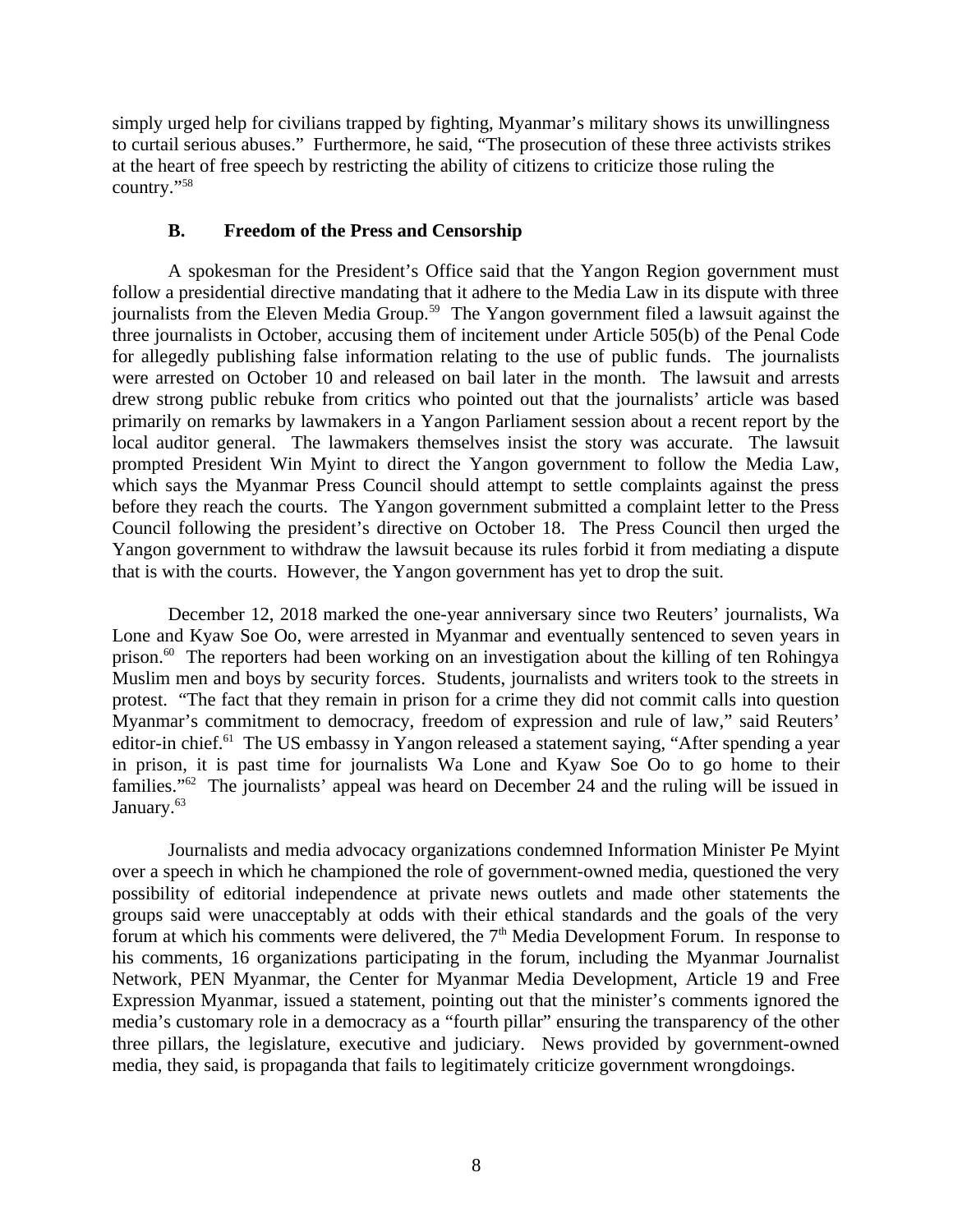#### **III. Economic Development**

#### <span id="page-8-1"></span><span id="page-8-0"></span>**A. Economic Development—Legal Framework, Foreign Investment**

Myanmar's President Win Myint proposed the formation of a new Ministry for Investment and Foreign Economic Relations. The President's request for the ministry suggested that it would promote sustainable, accountable and responsible investment on behalf of the state and its citizens and would also manage economic assistance from the United Nations and international organizations. $64$  The establishment of the new Ministry of Investment and Foreign Economic Relations was approved by Parliament in November to pave the way for better coordination between related ministries and organizations on local and foreign investments and development projects implemented with foreign aid or loans.<sup>65</sup> The new ministry will merge the Foreign Economic Relations Department and the Directorate of Investment and Company Administration.<sup>66</sup> The new ministry will be helmed by Thaung Tun, who is also chair of the Myanmar Investment Commission and National Security Adviser. The Ministry for Investment and Foreign Economic Relations will create a single window system, enabling businesses to apply for and complete all the necessary procedures through a one-stop center, or single window, to make foreign investment in Myanmar an easier process. Under the single-window system, the ministry will make the necessary decisions based on a list of standard operating procedures agreed on by all the relevant ministries.<sup>67</sup>

Myanmar attracted the most foreign direct investment of any of the world's so-called "least developed countries" in 2017. The \$4.3 billion worth of realized FDI that went into the country put it on top of the global economy's bottom division of 47 nations, according to a report by the United Nations Conference on Trade and Development. Investment in Myanmar grew more than 45% last year, an increase that is three times faster than investment in Cambodia. The report noted that three nations – Bangladesh, Laos and Myanmar – are poised to be upgraded from least developed country status in the coming years.<sup>68</sup> Myanmar's deputy minister for planning and finance also announced that foreign investment in Myanmar is on the rise, stating the country has attracted more than \$12 billion in foreign investment since the NLD government took office in 2016.<sup>69</sup> He claimed that from 2016 to 2018, Myanmar has seen 360 foreign investments, totaling \$12.37 billion in 10 sectors, ranging from agriculture to industry to tourism. In the last six months, Myanmar received \$2 billion in foreign investment, with more than \$700 million coming from Singapore alone in manufacturing, real estate, transportation, energy and tourism.<sup>70</sup>

Myanmar's integration into the ASEAN Economic Community ("AEC"), along with Cambodia, Laos and Vietnam, at the start of 2019 is expected to translate into an upgrade in the regulatory environment, attracting further regional investments, according to a leading Singapore group. Representatives of the Singapore group said that protectionist policies across a wide range of sectors remain a barrier for foreign investors. $71$ 

State Counselor Aung San Suu Kyi also invited ASEAN countries to invest in Myanmar, saying she has confidence they will receive good returns thanks to major economic reforms recently undertaken by the government. ASEAN member countries play a major role in economic cooperation with Myanmar where, as of September 2018, investments from ASEAN account for about 45% (\$35.5 billion) of total investment in the country. The State Counselor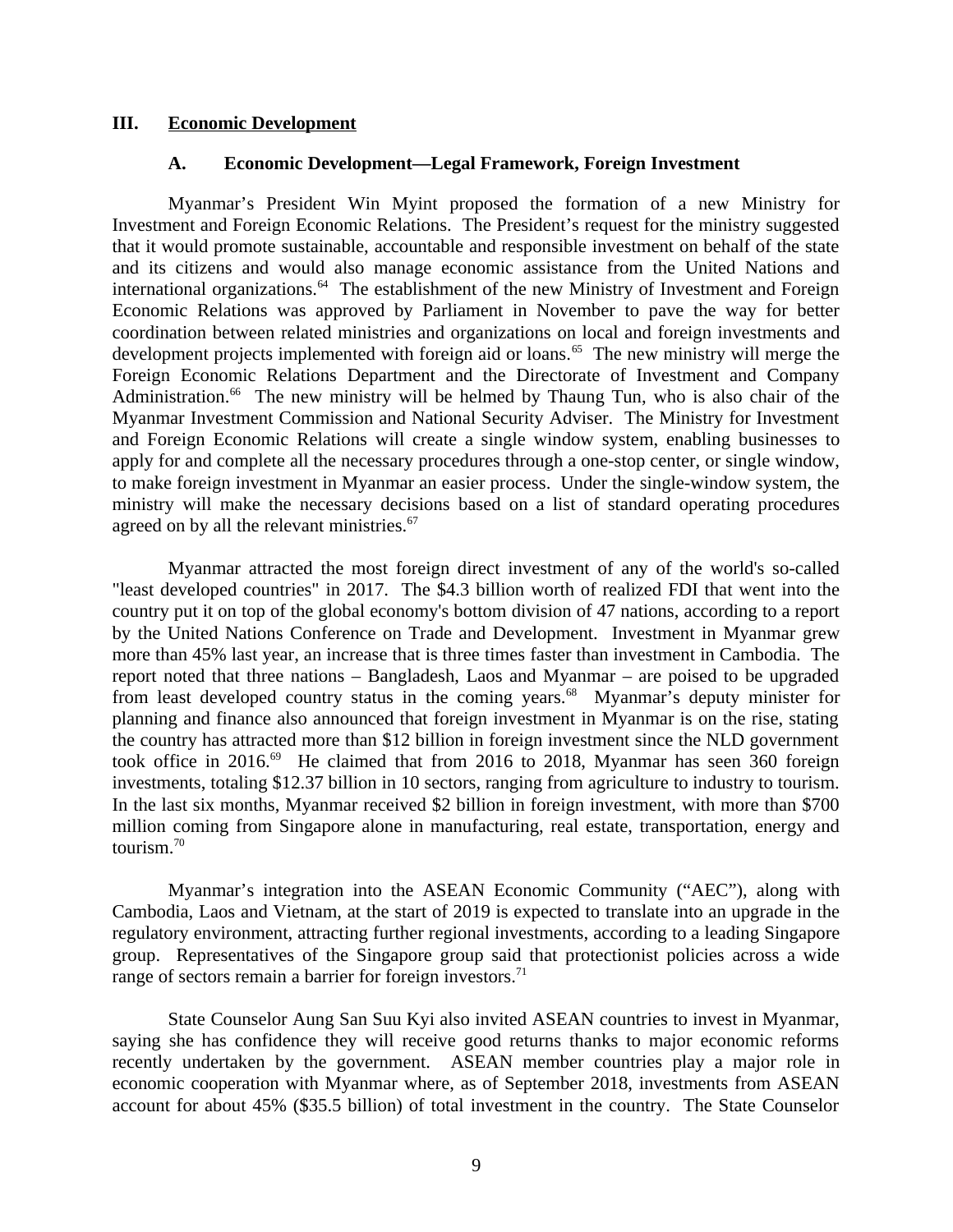invited investment in various industries, including agriculture and its related services, valueadded production of agricultural products, livestock production, breeding and production of fishery products, export promotion industries, import substitution industries, the power sector, logistics industries, education services, the health care industry, construction of affordable housing and the establishment of industrial estates. According to the government investment body, Directorate of Investment and Company Administration ("DICA"), as of September 2018 Singapore is the second largest investor in Myanmar, while Thailand is third, Vietnam is seventh and Malaysia is eighth. The government has recently emphasized foreign investment from eastern countries, with Myanmar Investment Commission ("MIC") planning to hold a summit targeting investors from East Asia before the end of the year, according to DICA. MIC has already engaged numerous East Asian countries in its investment promotion activities, including Japan, Hong Kong and South Korea.<sup>72</sup>

Myanmar showed no improvement in its overall ranking in the World Bank's latest ease of doing business index, retaining the No. 171 spot it held last year—and remaining the least favorable ASEAN member country in which to conduct business. The Myanmar government has set a goal of reaching the top 100 by 2020. Although its rank was unchanged, Myanmar's latest score improved to 44.72 points from 44.21 in the 2018 index. The score takes into account 10 indicators—starting a business, dealing with construction permits, accessing electricity, registering property, obtaining credit, protecting minority investors, paying taxes, trading across borders, enforcing contracts and resolving insolvency.<sup>73</sup>

There is widespread pessimism among foreign businesses in Myanmar. 46% of European companies believe economic conditions are worsening, according to a survey conducted in September and October by the European Chamber of Commerce in Myanmar. The figure rose for the second straight year. According to government statistics, \$3.1 billion in foreign investments were approved in the year through October, down 60% from the same period in 2017. The International Monetary Fund cut Myanmar's economic growth forecast to 6.4% from an earlier 7% for the year to September 2019.<sup>74</sup> Similarly, the World Bank predicts that growth in gross domestic product will slow by half a point to 6.2% in the 2018-19 fiscal year ending in March.

According to the regional chief minister of the Ayeyarwady region, there are now plans to prioritize developments in the agriculture, livestock and marine, forestry, industry, infrastructure, transportation and tourism sectors in the region. The Director General of DICA added that, although much of the country's exports originate in Ayeyarwady, foreign investments in the region are currently minimal. However, it is expected that these investments will rise in the coming years after a road connecting Ayeyarwady with Yangon is completed and a project to fulfill Myanmar's electricity needs is constructed in the region. Plans are now being made for the construction of a liquefied natural gas plant project which will generate 1390MW of power when complete.

Myanmar signed agreements on the promotion and protection of investment with the Philippines, Vietnam, China, Japan, Laos, Thailand, India, Kuwait, Israel and South Korea aimed at enhancing trust among investors and promoting business operation. The bilateral investment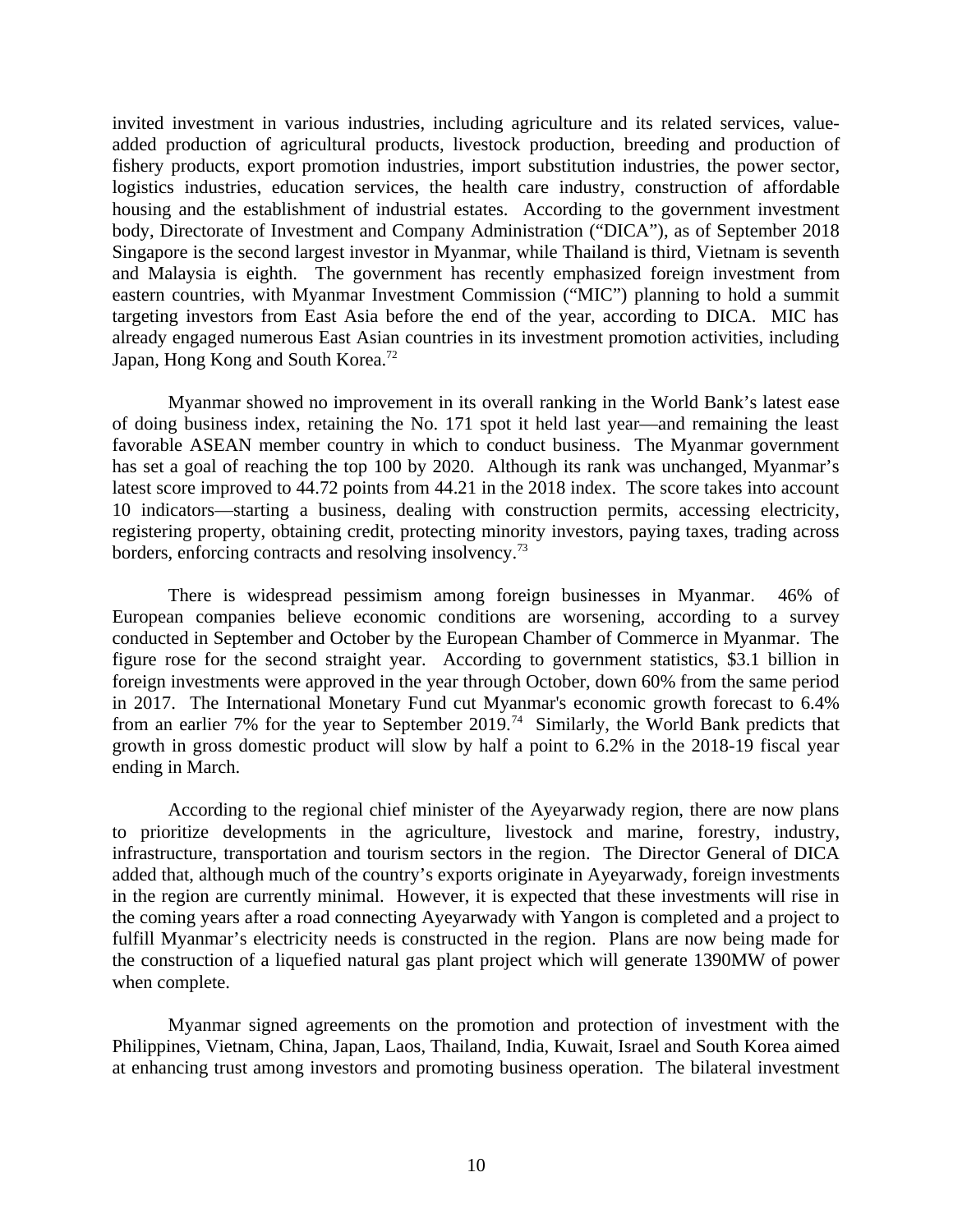promotion and protection agreement between Myanmar and South Korea took effect at the end of October.<sup>75</sup>

In a long-awaited move, on November 8, 2018 the Central Bank of Myanmar ("CBM") permitted foreign banks in the country to lend to local businesses. In the past, foreign banks were only allowed to lend to foreign enterprises in foreign currencies. Under Notification 6/2018, foreign banks will be able to provide financing to domestic firms in the local kyat as long as interest rates do not exceed the maximum domestic bank lending rate of 13%. Foreign banks are free to set their own interest rates for loans in foreign currencies. They will also be permitted to provide the full suite of trade financing services. From next year on, foreign banks will also be free to expand across the country. There are 13 international banks from China, Japan, Singapore, India, Malaysia and Vietnam with branches in the country currently listed with the CBM, while 49 other banks have representative offices here.<sup>76</sup>

Legal experts from around the world recently gathered in Myanmar for a two-day workshop to help the country improve its legal framework in the fight against environmental crime. The chief justice of the Supreme Court of Myanmar said that the meeting was aimed at boosting Myanmar's review of environmental and climate change-related legal issues and that the results of the meeting would become a roadmap for the future. Among the participants were chief justices, judges and justice officials from Pacific nations, the Association of Southeast Asian Nations and Great Britain, Australia, the US, Brazil, Kiribati and New Zealand. Among the topics discussed were challenges for the Myanmar political framework in environmental conservation and climate change, environmental conservation and human rights, the rapid expansion and settlement of urban areas, the judicial perspective on environmental conservation and climate change and the adjudication of cases. $77$ 

### <span id="page-10-0"></span>**B. Economic Development—Infrastructure, Major Projects**

On November 2, Myanmar and Thailand signed an agreement to jointly upgrade a highway linking the Thai-Myanmar border with the Dawei Special Economic Zone ("SEZ"), an \$8 billion project that includes a deep-water port. The project in southern Myanmar's Tanintharyi Region is set to be Southeast Asia's largest industrial complex. Under the Record of Discussion ("ROD") agreement, the Ministry of Construction will allow Thailand's Neighboring Countries Economic Development Cooperation Agency ("NEDA") to conduct survey and design work in preparation to upgrade the two-lane highway. The route will connect the border crossing point at Htee Kee to the SEZ via Myittar. The project will take about eight months to complete.<sup>78</sup>

On November 8, following lengthy and difficult negotiations, the Myanmar government and one of China's biggest conglomerates, state-owned CITIC Group Corporation Ltd, signed a framework agreement for the development of an SEZ in Rakhine State, which will offer China access to the Bay of Bengal, while enhancing its regional connectivity as part of Beijing's Belt and Road Initiative through the Kyaukphyu deep-water port project. According to the initial master plan, the Kyaukphyu SEZ will cover a total of 520 hectares—20 for the port, 100 for housing and 400 for an industrial park. Some 50% of the land is allocated to fisheries, 30% to garment factories and the rest to other small enterprises.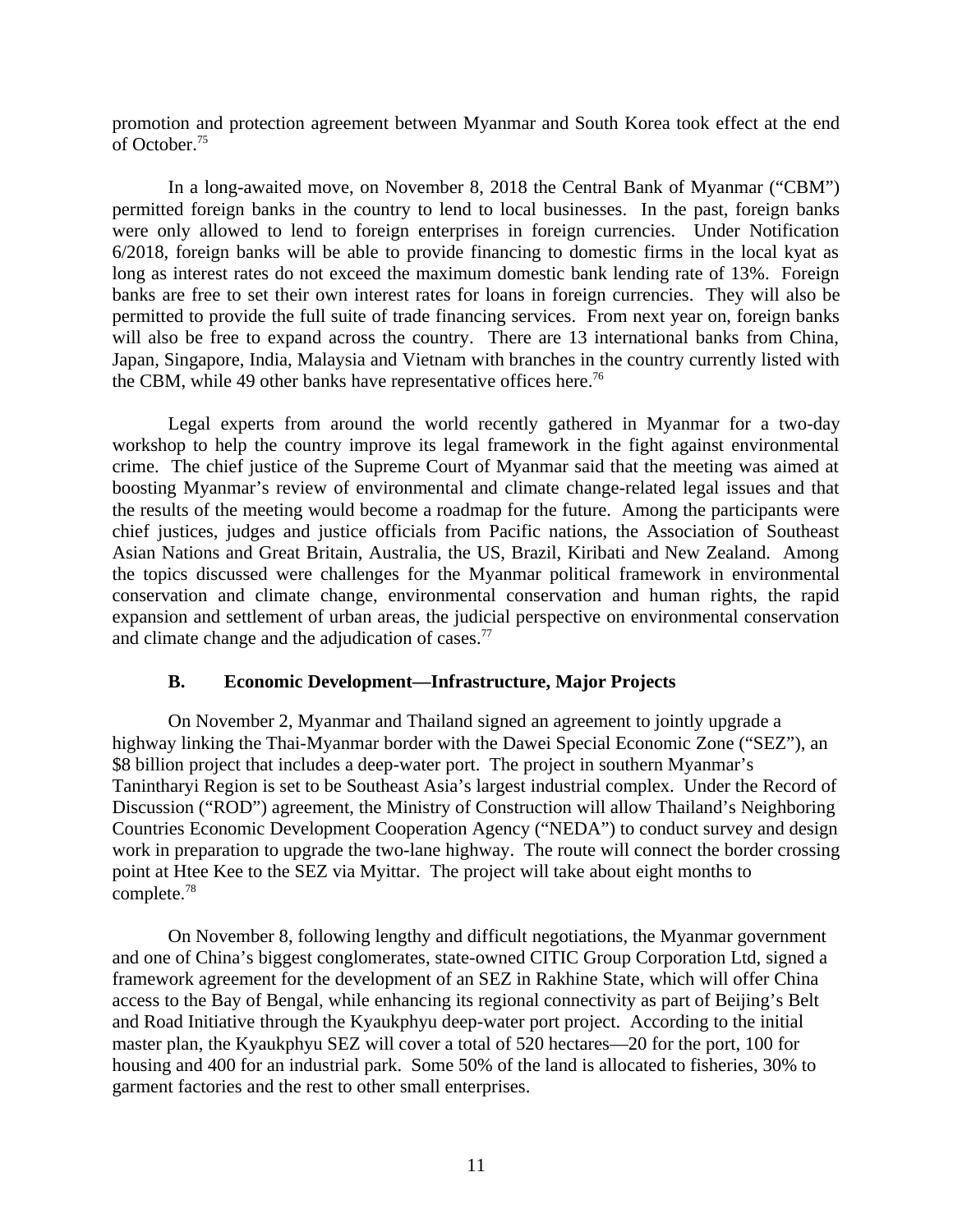Meanwhile, Japan is set to upgrade a rail route linking Yangon, the country's largest city, with Mandalay, its second biggest. Work began in November to upgrade the 620 km of rail linking the two cities. These plans center on urban development in Yangon along with shipping and electricity infrastructure, including the roughly 260 billion yen Mandalay-Yangon rail modernization project.<sup>79</sup>

The Ministry of Transport and Communications, China Railway Eryuan Engineering Group and China Railway Group will conduct a feasibility study of the Muse – Mandalay Railway Project, Minister of Transport and Communications Thant Sin Maung said. An agreement on the feasibility study, part of China's One Belt, One Road initiative, was signed in October. This project aims to connect Ruli East Railway Station in China to Muse, Lashio, Kyaukme, and Pyin Oo Lwin in Mandalay with 43.5 kilometres of railway track. <sup>80</sup>

On November 15, 2018, Yangon Aerodrome Company Limited announced new milestones and plans for further upgrades to Yangon International Airport ("YIA"), the largest and busiest of Myanmar's three international airports. Over the next two to three years, YIA will further enhance its infrastructure. $81$ 

Myanmar will implement an elevated expressway project at the inner ring road of Yangon city, and the project's first phase will be undertaken in the east wing of the city. The tender program, which began in September, was jointly conducted by the Ministry of Construction and the International Finance Cooperation ("IFC"), a member of the World Bank Group. A total of 12 local and international companies submitted prequalification applications to develop Phase 1 of the project. They include two Chinese-Myanmar consortiums, a Thai-Japanese-Myanmar consortium, a Thai-Chinese consortium, four companies from China and one each from France, Korea, the Philippines and Japan. The selected companies will be announced at the end of November. The 47.5-km elevated toll road will connect downtown Yangon, Yangon Port, Yangon International Airport, Mingaladon Industrial Park and the Yangon-Mandalay expressway. <sup>82</sup>

On November 20, 2018, Deputy Commerce Minister Aung Htoo announced that the first of three projected economic zones along the Myanmar-China border will be implemented soon between Shan State's Muse and China's Ruili. Under an agreement between Naypyitaw and Beijing, three "economic cooperation zones" will be established in Kachin and Shan States along the border as part of Beijing's ambitious Belt and Road Initiative. The two others will be built in Kanpiketi town, in Kachin State's Special Region 1, which is under the control of the New Democratic Army-Kachin militia; and Chinshwehaw in Shan State's Laukkai Township, part of the Kokang Self-Administered Zone. The two countries signed a memorandum of understanding in May last year following State Counselor Aung San Suu Kyi's visit to China in August 2016, and the joint committee for implementation of economic cooperation zones was established in April. The two governments have already started discussions on implementation of the economic zones. Government officials and businessmen of the two countries are set to hold further talks at a border trade expo to be held in December in Muse.<sup>83</sup>

A coastal road stretching 274 kilometers (170 miles) from Rakhine State's Thandwe to Gaw Yin Gyi Island in Ayeyarwady Region's Ngapudaw Township will be built at a cost of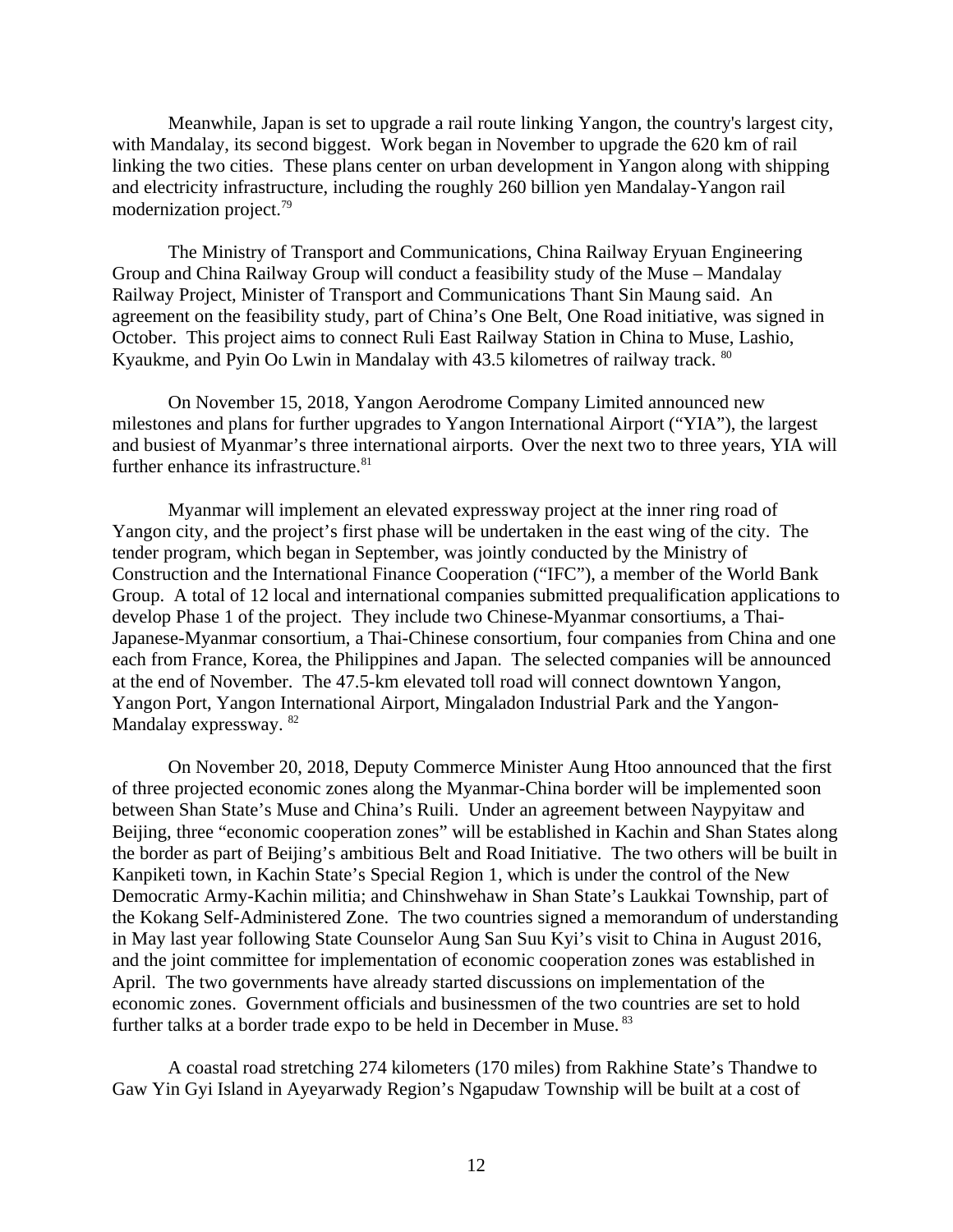around 300 billion kyats (\$187 million), according to Ayeyarwady Region Minister for Finance and Planning Htay Win. The opening ceremony of the first segment of the road, Pathein Bridge No. 2 in Ayeyarwady Region's capital Pathein, took place on October 27, 2018. In November, Kyuauk Kyun Bridge linking Rakhine State and Ayeyarwady Region was opened to the public. Two more bridges are yet to be built in Ayeyarwady Region to connect it to the beaches in Rakhine. Those bridges will be built by the construction ministry, said Htay Win. The coastal road will create a short-cut for traveling between Ayeyarwady Region and Rakhine State and will also enable beach-to-beach travel between Myanmar's most famous beaches. The road will also improve security along Myanmar's western coast as the waters have been known to be used by the stateless Rohingya, who are banned from traveling outside Rakhine State, to access other parts of Myanmar via Ayeyarwady Region's beaches. <sup>84</sup>

On November 22, Hong Kong-listed VPower Group inked a deal with the government to operate a power project in Mandalay Region. The company signed a power purchase agreement with the Ministry of Electricity and Energy's Electric Power Generation Enterprise to run a 90MW gas engine power plant in Myingyan for five years. The company said it plans to build the power plant with an installed capacity of 109.7MW and expects to start commercial operation next February. <sup>85</sup>

On November 23, Hong Kong-listed China Communications Construction Co. Ltd ("CCCC") announced that it has nearly finalized its proposal for the development of \$1.5 billion (2.4 trillion kyats) worth of initial infrastructure for the controversial "New Yangon City" project across the Yangon River from Myanmar's commercial capital, according to a government body established to oversee the project. The proposal is expected to define the scope of nine initial infrastructure projects in the first phase of the mega-project, including a six-lane bridge spanning the Hlaing River from Kyinmyindine Kannar Road near Bargaya Road to the New City; a twolane bridge spanning the Pan Hlaing River alongside the existing Pan Hlaing River Bridge; 26 km of arterial roads connecting the major nodes of the new city; basic infrastructure and utilities for the five new Resettlement Village Towns; infrastructure for the first 10 sq. km of a planned industrial Estate; power distribution and transmission facilities; a water-treatment plant for the entire New City; a wastewater-treatment plant; and a water intake facility near the Toe River approximately 32 km from New Yangon City plus a water main distribution line. The first phase includes plans to develop 20,000 acres of land, and claims this will generate 2 million jobs. The company says the cost of initial infrastructure work in the first phase is expected to exceed \$1.5 billion. The company and the Chinese firm signed a framework agreement in April this year. <sup>86</sup> The government is building Yangon Dry Port and upgrading Yangon-Mandalay rail tracks for supporting the logistics industry in the country. $87$ 

On December 1, 2018, Minister of Planning and Finance Soe Win announced that a Project Bank of Public Investment Programs to facilitate major project proposals from the States and Regions has been established under the Myanmar Sustainable Development Plan ("MSDP"). The objective of the MSDP is to connect and align the country's numerous policies and institutions for the purpose of generating implementable solutions to achieve "genuine, inclusive and transformational economic growth." Encompassing five goals, 28 strategies and 238 action plans, the MSDP will also align with the United Nations' Sustainable Development Goals, the 12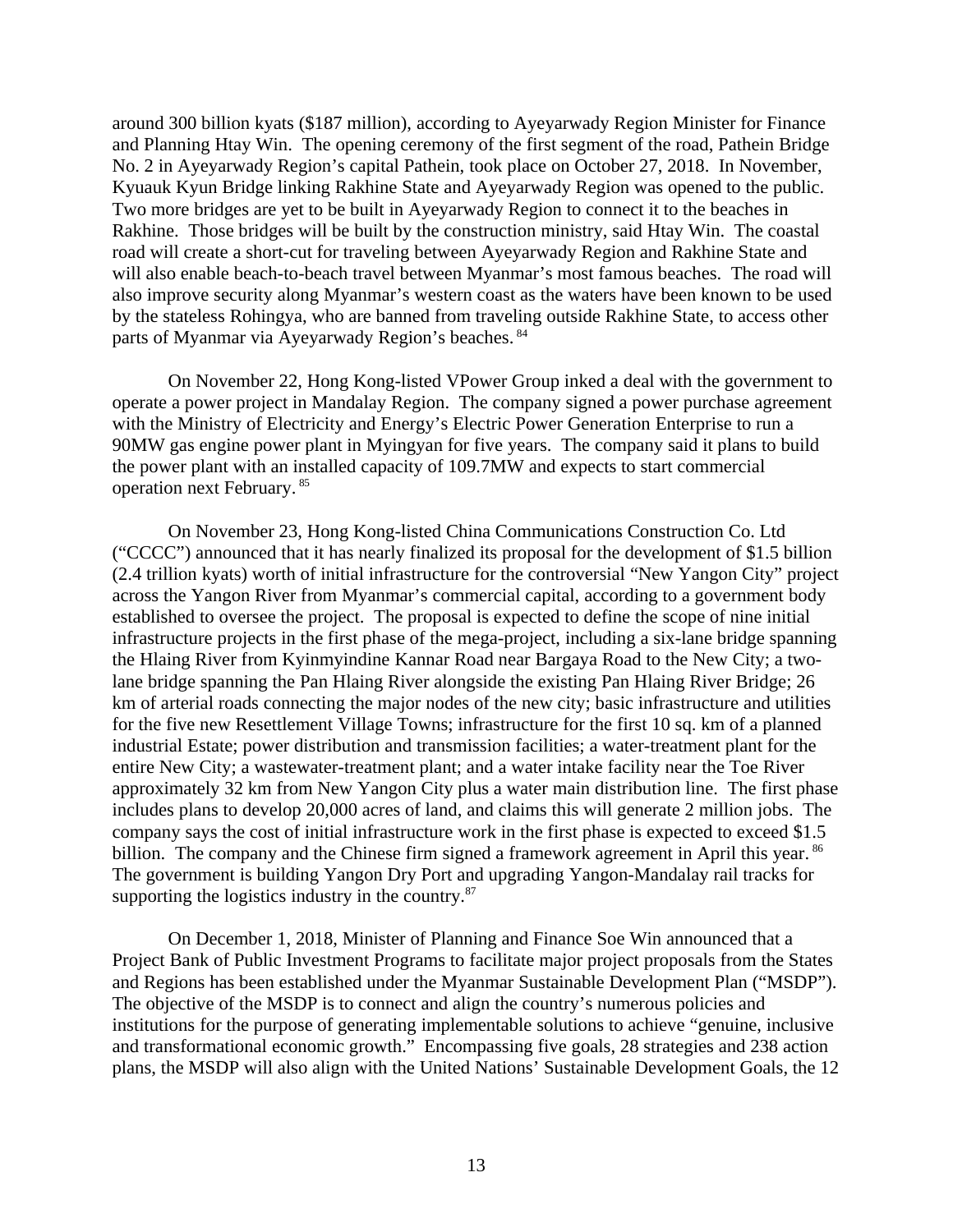Point Economic Policy of the Union of Myanmar and initiatives of the ASEAN Economic Community.<sup>88</sup>

During Ram Nath Kovind's visit to Myanmar from December 10 to 14, the President of India reaffirmed its commitment to support Myanmar in its efforts to develop and build infrastructure, including the Kaladan Multi Modal Transit Transport Project, under the rubric of the "Act East" and the "Neighborhood First" policies. The Kaladan Multi Modal Transit Transport Project is a transport project on the Indian border to connect the eastern Indian seaport of Kolkata to Sittwe seaport in Rakhine State, by sea from Sittwe seaport to Paletwa in Chinn State, and to the Mizoram State in Northeast India. Currently, construction is occurring on the road from Patewa to Zorinpui on the Indian border and both sides have agreed to facilitate movement of project personnel, construction material and equipment across the border. A memorandum of understanding was also signed on the "Kaladan Multi Modal Transit Transport Project" for appointing a port operator, which would enable the Sittwe Port and Paletwa IWT infrastructure to be used commercially.<sup>89</sup>

On December 10, China celebrated the erection of the railway arch bridge across the Nujiang River (known as Thanlwin/Salween River) in Yunnan Province. The bridge is part of the 220-km-long Dali-Ruili railway which constitutes an important section of the China-Myanmar railway corridor.<sup>90</sup>

On December 21, the German Development Bank, KfW, extended 5 million additional euros to Myanmar for improvement of the country's agricultural transport infrastructure. Under the financing agreements signed between the bank and Myanmar's Ministry of Construction in Naypyitaw on December 21, the program will be implemented within the framework of German Financial Cooperation via KfW Development Bank by the Department of Rural Roads Development of the Ministry of Construction and includes upgrading rural roads for the improvement of agricultural products in the southern part of Shan state. So far, Germany has provided Myanmar with a 47 million euro grant aid for developing rural areas by upgrading and constructing rural roads and bridges. $91$ 

# **C. Land Seizures**

The government has been urged to "keep pressure on squatters" in 2019.  $92$  A Member of Parliament of Mandalay region has argued that "as much as 90 percent of the squatters are trespassing intentionally," in some cases for "business purposes." <sup>93</sup> The MP also expressed concern about overcrowding and rampant drug use by such squatters.<sup>94</sup>

According to government paperwork, approximately one third of Myanmar's land is "vacant," "virgin" or "fallow."<sup>95</sup> However, this view is inconsistent with what observers see – much of this allegedly vacant land is being used for "farms, gardens, orchards, productive forests and communal village land" in ethnic areas "with minimal intrusion by the state."<sup>96</sup> There is concern that recent amendments to the 2012 Vacant, Fallow and Virgin Lands Management Law "could criminalize and dispossess millions of smallholder farmers in the ethnic borderlands, despite the apparent exemption of customary land use systems from the law."<sup>97</sup> The amendments require that anyone occupying or using land classified as vacant, virgin or fallow must apply for a land use permit, or risk being treated as a trespasser, which can lead to up to two years of jail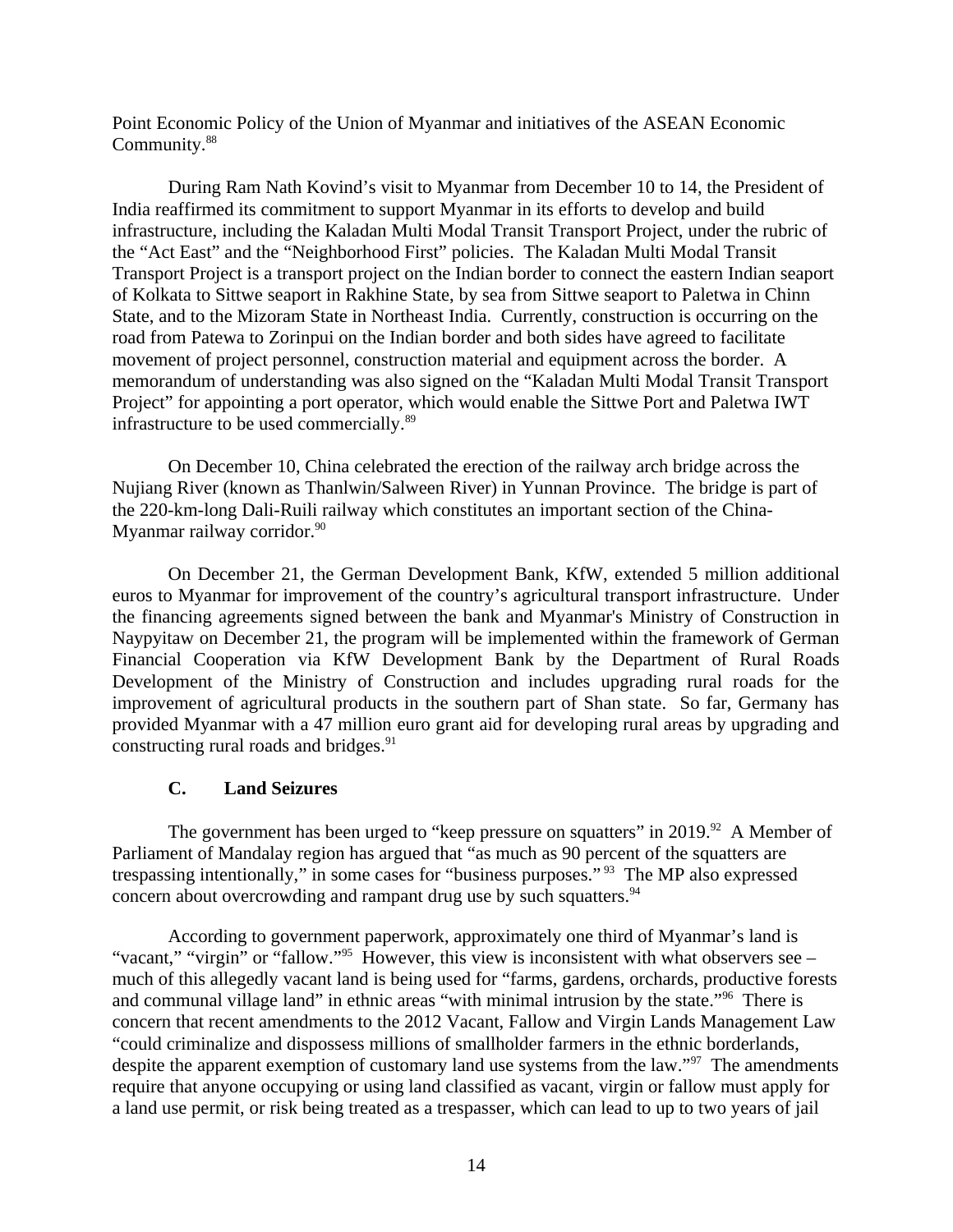time and a monetary fine. $98$  The permits need to be renewed every 30 years and cannot be sold or transferred, even within family groups.<sup>99</sup> A last minute change to the amendment exempts "'customary lands designated under traditional culture of ethnic peoples' from the law's provisions," but this is an abstract concept with no legal definitions, and commentators suggest that relying on this provision is a "risky gamble." $100$ 

A motion urging the government to "systematically implement town and village planning" will be discussed in the lower house of Myanmar's Parliament.<sup>101</sup> The MP who submitted the motion indicated that, as part of this process, vacant and fallow land would need to be developed, which may include removing squatters from that land.<sup>102</sup> The number of squatters is increasing as a result of the housing shortage, and this increase in squatters is "resulting in fights between squatters and landlords, which could discourage foreign investment."<sup>103</sup>

In Mandalay Region, the Ministry of Defence returned over 2,000 hectares of farmland to its original owners.<sup>104</sup> The land was returned to farmers along with temporary land use certificates.<sup>105</sup> In one of the Townships in which land was returned, Pyin Oo Lwin, the plan is to return all seized farmland to original owners by December.<sup>106</sup> The slight delay was caused by ownership disputes over some of the land.<sup>107</sup> An estimated 3,600 hectares of land in Mandalay Region still needs to be returned.<sup>108</sup>

Also in Mandalay, local officials indicated that they will start addressing the problems in rental housing on Strand Road.<sup>109</sup> In particular, some vacant units have become occupied by illegal squatters who do not pay rent, and some squatters are renting out their units to others.<sup>110</sup> Of the 1,500 units, approximately 500 are legally occupied.<sup>111</sup> It is estimated that approximately 3,000 people live in rental units without the required ownership documents. $112$ 

Meanwhile, residents living near the Latpadaung copper mining area are on high alert after learning that the Chinese mining company that runs the mine has submitted an application to carry out a land inspection of a second potential mining site.<sup>113</sup> Locals are worried about the possibility of environmental impacts and land confiscation.<sup>114</sup> The proposed site is spread over approximately  $40,000$  acres of land.<sup>115</sup>

The NLD has indicated that it will "take action" against the Karenni State Chief Minister after he was accused of breaking party rules by stealing a small quantity of land from a Catholic church compound in his constituency.<sup>116</sup> The Committee charged with examining the accusations concluded that there were no broken laws although the Chief Minister had failed to follow party policy, especially relating to public relations and negotiation procedures.<sup>117</sup>

In Yangon Region, land owners from the May Yu Housing compound indicated that they will "open a protest camp" if they do not receive compensation for their land by the end of December.<sup>118</sup> The plan was revealed by a 70 person protest in front of the Department of Urban and Housing Development over the land seized by the military.<sup>119</sup> This is their  $29<sup>th</sup>$  protest. Some land owners received compensation in June 2016 for the seizure, but many remain uncompensated.<sup>120</sup>

In Rakhine State, over 1,000 activists marched to demand the right to control certain natural resources in their local area.<sup>121</sup> Activists claim that locals do not receive the benefits of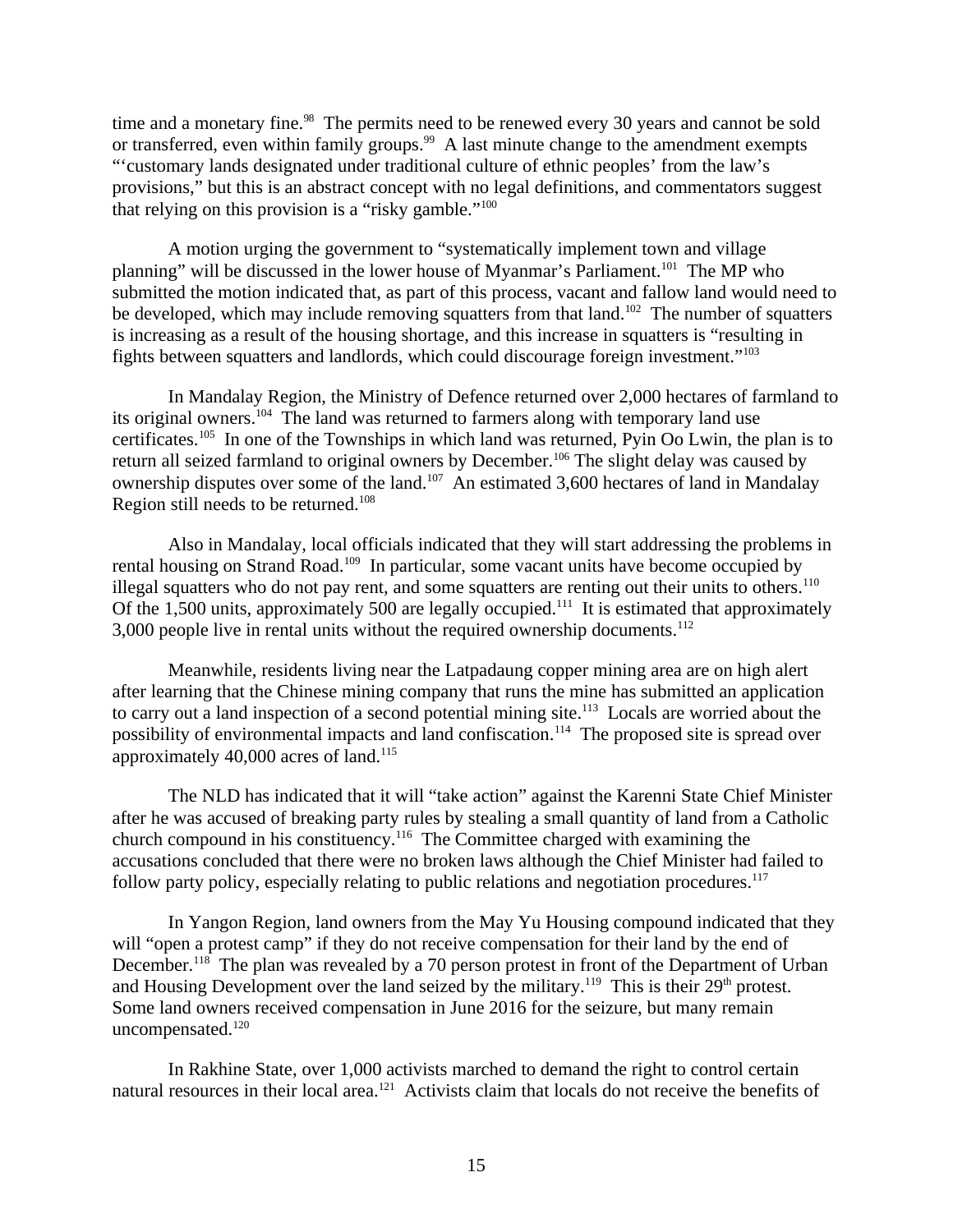the exploitation of natural resources and that frequently they are "kept in the dark" about potential projects.<sup>122</sup> The government reportedly continues to ignore the activists' demands.<sup>123</sup>

Locals near the Dawei Special Economic Zone have complained that they were not informed about the details of the purchase of their land which, in many cases, was purchased through brokers.<sup>124</sup> The source of the compensation the locals were provided is not known, and it is unclear whether the appropriate procedures and protocols were followed.<sup>125</sup>

## **IV. Peace Talks and Ethnic Violence**

## <span id="page-15-1"></span><span id="page-15-0"></span>**A. Ethnic Violence**

In Kutkai Township, northern Shan State, the Tatmadaw released six Ta'ang locals, which they arrested in late November following the detainment of an army officer by the Ta'ang National Liberation Army ("TNLA") on November 20, according to local sources.<sup>126</sup> Among those released was a woman who gave birth just 10 days prior and her two-year-old daughter.<sup>127</sup> The Tatmadaw continues to detain four others, one of whom is said to be the girlfriend of the Tatmadaw captain who is currently being detained by the TNLA.<sup>128</sup> The detained locals have no involvement with the TNLA, according to the village head of Pan Ku in Kutkai Township.<sup>129</sup>

Three civilians have died and two others were injured during a clash between the Shan State Army-North and the Shan State Army-South in a village in Shan State's Hsipaw Township on November 23.<sup>130</sup> On November 15, a clash between the Tatmadaw and the Shan State Army – North forced over 500 people from their homes in Nar Low and Meng Kai villages.<sup>131</sup> The Shan State Army - South clashed with the TNLA on November 21 and 22 in Namtu Township and military tensions are still high in the area. $132$ 

In mid-December, the RCSS said two soldiers were attacked by a group of Pa-O they had stopped in Loilem Township. The RCSS said the Pa-O were members of another armed group in the area and that one of them is a spy for the Myanmar military.<sup>133</sup> The RCSS said the soldiers fired in self-defense, killing four people and one of the soldiers had been stabbed in the head and died of his wounds.<sup>134</sup> The Pa-O National Liberation Organization (the "PNLO") claims that the Pa-O were civilians searching for a new water source for their village when the RCSS soldiers detained them.<sup>135</sup> The PNLO says other Pa-O from the village — Seng Ngum, also known as Namp Hu — came to demand their release and that the RCSS soldiers fatally shot five and wounded three others.<sup>136</sup> Locals said tensions between the area's Pa-O and Shan communities have been high since the shootings, with angry comments flying back and forth on Facebook.<sup>137</sup> The RCSS said it was open to a request from Pa-O leaders to jointly investigate the violence but added that they had yet to make arrangements to do so.<sup>138</sup>

On December 21, 2018, the Tatmadaw announced a unilateral four-month ceasefire in Kachin and Shan states, in order to allow negotiations with ethnic armed groups.<sup>139</sup> It was unprecedented because only once in Myanmar's recent conflict history has such an initiative been taken.<sup>140</sup> On January 18, 2013, when the military unilaterally announced a temporary cessation of hostilities in and around Lejayang in Kachin State, it had no specific time frame and was confined to a small geographical area.<sup>141</sup> Currently the truce will expire on April 30, 2019.<sup>142</sup> However, the Tatmadaw said their soldiers stationed in Shan state were attacked by troops from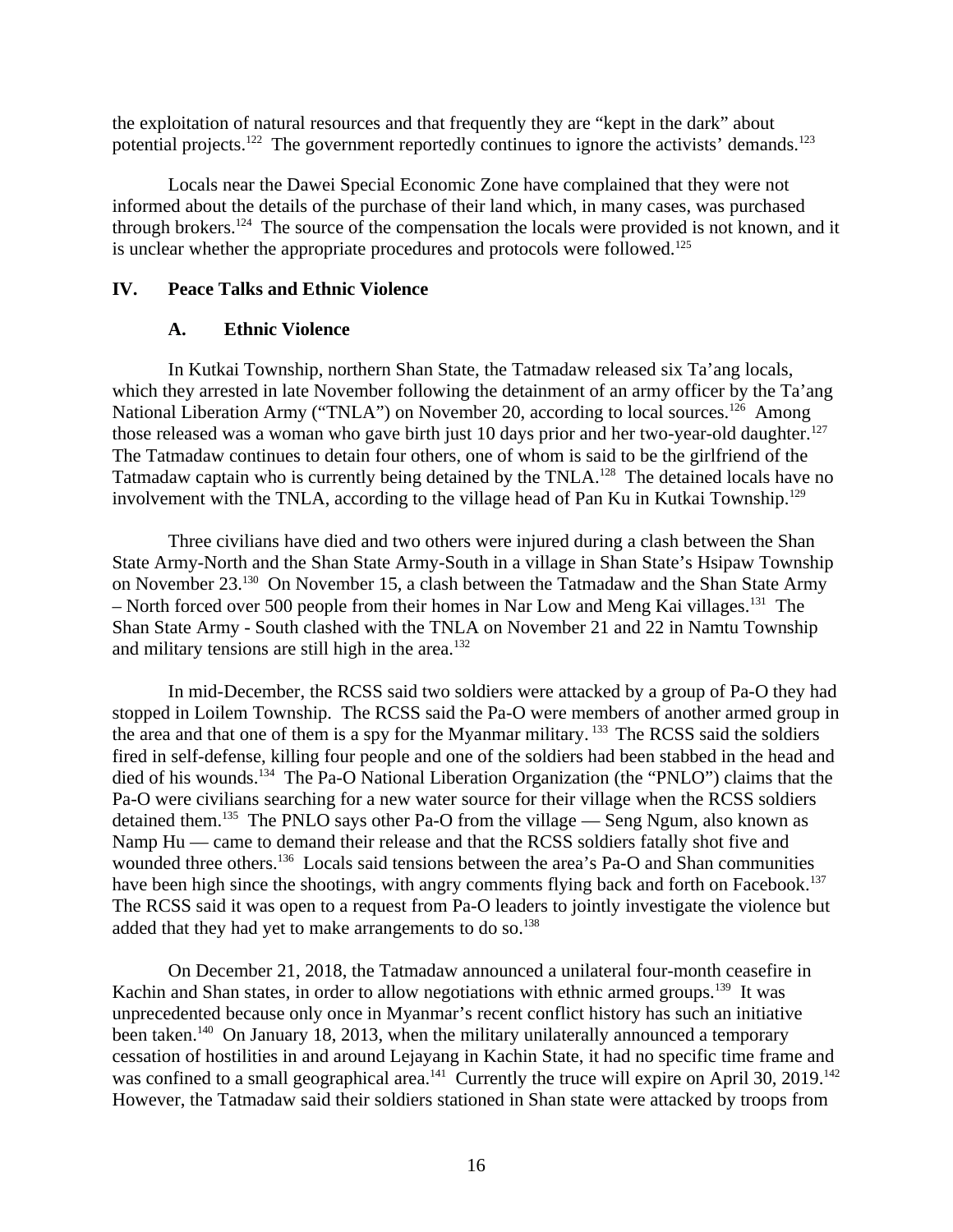the Shan State Army – South (the "SSA-S") — also known as the Restoration Council of Shan State.<sup>143</sup> A statement from the Office of the Commander-in-Chief said, "The Tatmadaw will strongly stand by its...ceasefire declaration and respond in line with the law to the attacks of the SSA."<sup>144</sup> The Tatmadaw also hit out at local news outlets for publishing reports of skirmishes between itself and other armed groups, threatening "action in accordance with the law."<sup>145</sup> Despite the declaration of a ceasefire, violence between opposing armed groups continues in Myanmar's border regions.<sup>146</sup>

### <span id="page-16-0"></span>**B. Peace Talks**

The government's Peace Commission and the Ta'ang National Liberation Army ("TNLA"), Myanmar National Democratic Alliance Army, and Arakan Army, all of which comprise the Northern Alliance, reached an agreement on October 31 to reduce clashes in Kachin and northern Shan States.<sup>147</sup> The meeting also included discussion on the possibility of the three groups signing the Nationwide Ceasefire Agreement ("NCA") and joining the national peace process. Another meeting is scheduled for December.

During a three-day meeting in Yangon in early November, signatory groups of the NCA sought the participation of non-signatory ethnic armed groups in the peace process.<sup>148</sup> "It's everyone's wish for non-signatory groups of the NCA to participate in the peace process," Salai Lian Hmung Sakhong, representative of ethnic groups which signed the NCA and deputy chair of Chin National Front ("CNF") said during the opening of the three-day talks. "We [NCA members] are working to negotiate with the non-signatories. Please take into consideration from all sides to get these groups involved," he added.

In early November, Karen National Union ("KNU") held a five-day central standing committee emergency meeting to resolve issues involving the implementation of the NCA and ongoing peace talks with the government.<sup>149</sup> The KNU had previously temporarily suspended participation in the peace process until consultations with its senior members could be held.<sup>150</sup> By the end of the emergency meeting, the KNU had failed to resolve issues relating to its participation in the peace process and determined to continue its temporary non-participation in talks with the government. $151$ 

Government peace negotiators and representatives of the RCSS met informally in Chiang Mai, northern Thailand on November 16 as part of a series of informal peace talks led by the government with the RCSS, the KNU, the Kachin Independent Organization ("KIO") and the Karenni National Progressive Party ("KNPP").<sup>152</sup> The RCSS had halted participation in discussions with the Joint Ceasefire Monitoring Committee, the implementing body of the NCA, earlier in November, following the KNU's decision not to take part in formal peace negotiations. The discussion on November 16 focused on finding new approaches to moving forward with the peace process within the NCA framework.

The Myanmar government will hold another peace conference in December or in early 2019 to maintain the framework of holding two rounds of talks each year.<sup>153</sup> The talks are usually attended by representatives of the government, Tatmadaw and the ten armed ethnic groups that have signed the NCA. Attendance could be complicated for the next round of talks since the KNU and RCSS have temporarily suspended participation in the peace process.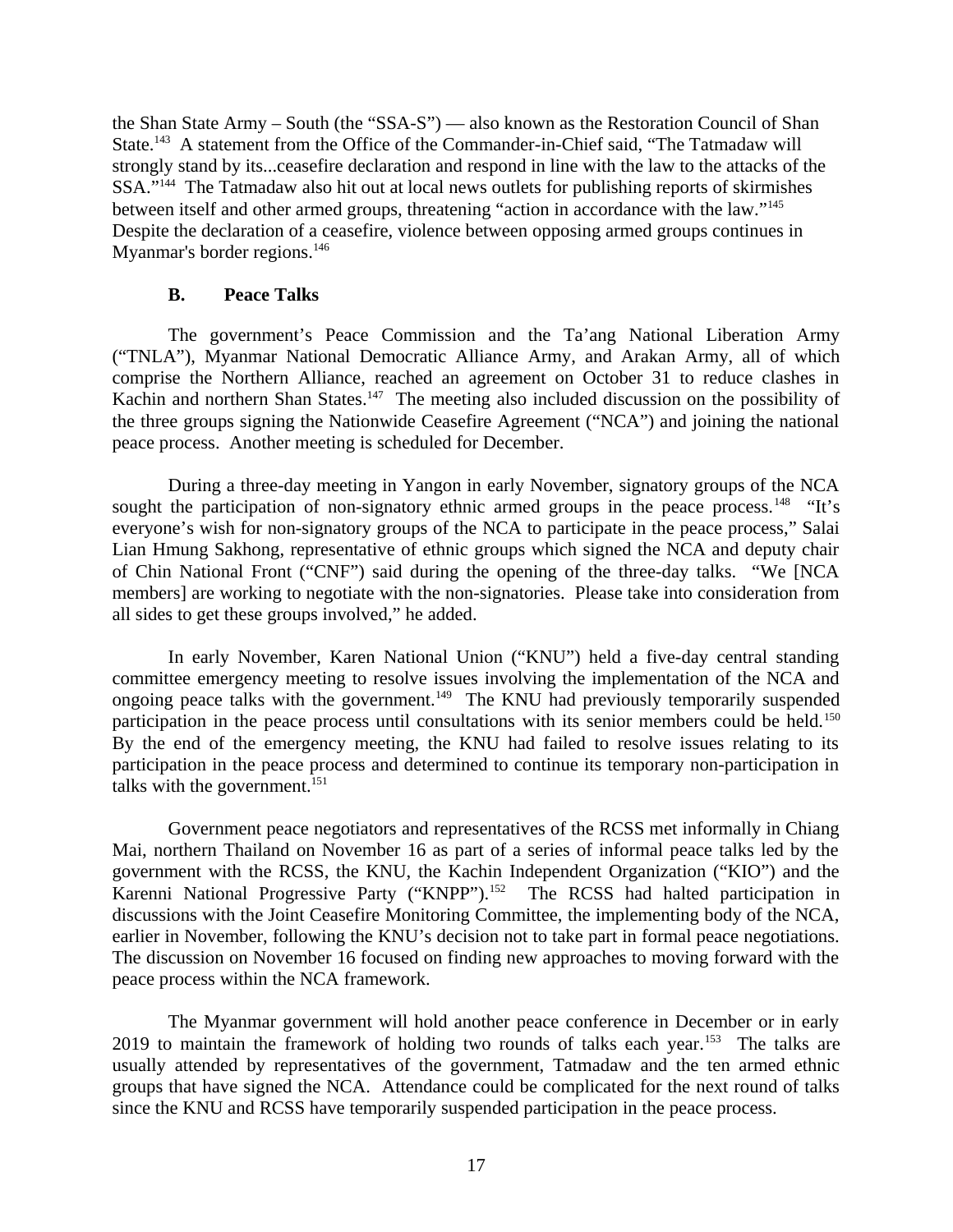After a meeting with members of the Myanmar government's Peace Commission, the AA, Myanmar National Democratic Alliance Army ("MNDAA") and TNLA have expressed a willingness to stop fighting and enter formal negotiations with the government.<sup>154</sup> The three groups also expressed the hope that the Tatmadaw would also pledge to end the fighting. In a statement, the Peace Commission said, "Negotiations will continue with the TNLA, AA and MNDAA in order to reach bilateral ceasefire agreements and have political discussions with them."<sup>155</sup> China has been brokering informal talks between the Peace Commission and the three groups since August 2017.

The National Reconciliation and Peace Center ("NRPC") pledged to continue to strive towards the participation of the eight remaining non-signatory ethnic armed organizations in political dialogue, while strengthening the ceasefire already achieved with ten armed organizations.<sup>156</sup> The NRPC made the pledge in a press release issued in response to a Tatmadaw announcement that the military will suspend of all its military action against armed groups in operation areas in five military command regions for over four months starting from December 21 until April 30, 2019. Welcoming the military's announcement, the NRPC stressed the importance of holding discussions during the peace process to reduce mutual concerns between the armed forces and the armed organizations on military matters.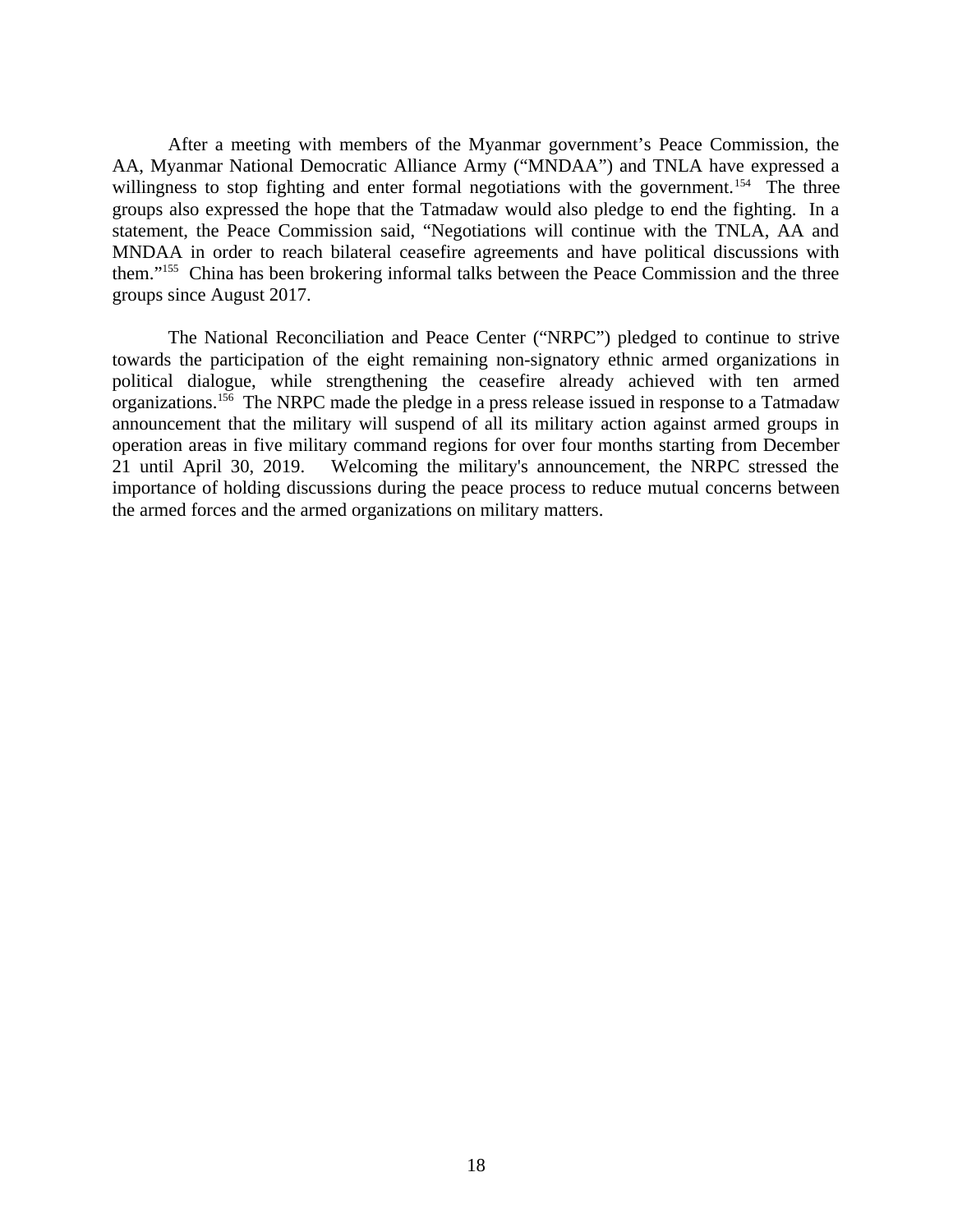<sup>3</sup> Radio Free Asia: <u><https://www.rfa.org/english/news/myanmar/bangladesh-refugees-11152018173513.html></u>

4 *Id.*

<sup>5</sup> Dhaka Tribune: [https://www.dhakatribune.com/bangladesh/rohingya-crisis/2018/11/18/rohingya-repatriation-relocation-plans](https://www.dhakatribune.com/bangladesh/rohingya-crisis/2018/11/18/rohingya-repatriation-relocation-plans-pushed-back-to-2019)[pushed-back-to-2019](https://www.dhakatribune.com/bangladesh/rohingya-crisis/2018/11/18/rohingya-repatriation-relocation-plans-pushed-back-to-2019)

6 *Id.* 

7 *Id.*

<sup>8</sup> BBC:<https://www.bbc.com/news/world-asia-46312889>

<sup>9</sup> Dhaka Tribune: [https://www.dhakatribune.com/bangladesh/rohingya-crisis/2018/11/18/rohingya-repatriation-relocation-plans](https://www.dhakatribune.com/bangladesh/rohingya-crisis/2018/11/18/rohingya-repatriation-relocation-plans-pushed-back-to-2019)[pushed-back-to-2019](https://www.dhakatribune.com/bangladesh/rohingya-crisis/2018/11/18/rohingya-repatriation-relocation-plans-pushed-back-to-2019)

<sup>10</sup> Radio Free Asia:<https://www.rfa.org/english/news/myanmar/bangladesh-refugees-11152018173513.html>

 $11$  *Id.* 

<sup>12</sup> *Id.*

 $13$  *Id.* 

<sup>14</sup> *Id.*

<sup>15</sup> Lexology, December 6, 2018:<https://www.lexology.com/library/detail.aspx?g=f6a3d43f-e409-492b-a706-1547f914bcfc>.

<sup>16</sup> The Irrawaddy, Nov. 5, 2018, [https://www.irrawaddy.com/news/suspects-father-gave-slain-facebook-comedians-family-150](https://www.irrawaddy.com/news/suspects-father-gave-slain-facebook-comedians-family-150-million-kyats-court-told.html) [million-kyats-court-told.html](https://www.irrawaddy.com/news/suspects-father-gave-slain-facebook-comedians-family-150-million-kyats-court-told.html).

<sup>17</sup> The Myanmar times, Nov. 26, 2018, <u><https://www.mmtimes.com/news/court-allows-testimony-plaintiff-corruption-trial.html></u>. <sup>18</sup> *Id.*

<sup>19</sup> *Id.*

<sup>20</sup> The Myanmar Times, Nov. 13, 2018, <https://www.mmtimes.com/news/parliament-pass-tax-bill-curb-corruption.html>.

<sup>21</sup> *Id.*

<sup>22</sup> *Id.*

<sup>23</sup> The Irrawaddy, Dec. 6, 2018, [https://www.irrawaddy.com/news/burma/anti-graft-commission-chairman-vows-fight-corruption](https://www.irrawaddy.com/news/burma/anti-graft-commission-chairman-vows-fight-corruption-completely.html)[completely.html.](https://www.irrawaddy.com/news/burma/anti-graft-commission-chairman-vows-fight-corruption-completely.html)

 $\overline{^{24}Id.}$ 

<sup>25</sup> The Irrawaddy, Dec. 7, 2018,<https://www.irrawaddy.com/news/govt-departments-corruption-prevention-units.html>.

<sup>26</sup> *Id.*

<sup>27</sup> *Id.*

<sup>28</sup> *Id.* <sup>29</sup> *Id.*

30 The Irrawaddy, Dec. 12, 2018, [https://www.irrawaddy.com/news/anti-corruption-commission-open-branches-yangon-mandalay](https://www.irrawaddy.com/news/anti-corruption-commission-open-branches-yangon-mandalay-next-year.html)[next-year.html.](https://www.irrawaddy.com/news/anti-corruption-commission-open-branches-yangon-mandalay-next-year.html)

 $\overline{\overline{\phantom{a}^{31}}}\,Id.$ 

<sup>32</sup> The Myanmar Times, Dec. 19, 2018, <u>https://www.mmtimes.com/news/court-sentences-former-village-official-bribery.html</u>.

<sup>33</sup> The Myanmar Times, Dec. 14, 2018, <https://www.mmtimes.com/news/complaint-against-new-chief-justice-be-reviewed.html>. <sup>34</sup> *Id.*

<sup>35</sup> *Id.*

<sup>36</sup> BBC, November 12, 2018, <https://www.bbc.co.uk/news/world-asia-46179292>

<sup>37</sup> BDNews24, November 13, 2018, [https://bdnews24.com/bangladesh/2018/11/13/keep-pressuring-myanmar-for-safe-return-of](https://bdnews24.com/bangladesh/2018/11/13/keep-pressuring-myanmar-for-safe-return-of-rohingyas-bangladesh-to-international-community)[rohingyas-bangladesh-to-international-community](https://bdnews24.com/bangladesh/2018/11/13/keep-pressuring-myanmar-for-safe-return-of-rohingyas-bangladesh-to-international-community)

<sup>38</sup> CNBC, November 14, 2018,<https://www.cnbc.com/2018/11/14/us-vice-president-mike-pence-meets-with-aung-san-suu-kyi.html> <sup>39</sup> The Korea Times, December 4, 2018, [http://www.koreatimes.co.kr/www/opinon/2018/12/197\\_259784.html](http://www.koreatimes.co.kr/www/opinon/2018/12/197_259784.html)

<sup>40</sup> International Centre for Trade and Sustainable Development, November 8, 2018, [https://www.ictsd.org/bridges](https://www.ictsd.org/bridges-news/bridges/news/eu-mulls-withdrawing-trade-preferences-for-myanmar-and-cambodia-given)[news/bridges/news/eu-mulls-withdrawing-trade-preferences-for-myanmar-and-cambodia-given](https://www.ictsd.org/bridges-news/bridges/news/eu-mulls-withdrawing-trade-preferences-for-myanmar-and-cambodia-given)

<sup>41</sup> Japan Times, December 18, 2018, [https://www.japantimes.co.jp/news/2018/12/18/asia-pacific/u-n-security-council-considers](https://www.japantimes.co.jp/news/2018/12/18/asia-pacific/u-n-security-council-considers-move-push-myanmar-rohingya-crisis-russia-china-boycott-talks/#.XBpPIlz7SUk)[move-push-myanmar-rohingya-crisis-russia-china-boycott-talks/#.XBpPIlz7SUk](https://www.japantimes.co.jp/news/2018/12/18/asia-pacific/u-n-security-council-considers-move-push-myanmar-rohingya-crisis-russia-china-boycott-talks/#.XBpPIlz7SUk)

<sup>42</sup> Asia Times, December 19, 2018,<http://www.atimes.com/article/russia-china-may-veto-british-move-in-un-on-rohingya-return/> <sup>43</sup> European Sanctions, December 21, 2018, <https://europeansanctions.com/category/burmamyanmar/>

<sup>44</sup> Channel News Asia, December 21, 2018, [https://www.channelnewsasia.com/news/commentary/twitter-ceo-jack-dorsey-s-tweet](https://www.channelnewsasia.com/news/commentary/twitter-ceo-jack-dorsey-s-tweet-on-myanmar-rohingya-horrifies-11049920)[on-myanmar-rohingya-horrifies-11049920](https://www.channelnewsasia.com/news/commentary/twitter-ceo-jack-dorsey-s-tweet-on-myanmar-rohingya-horrifies-11049920)

45 The Irrawaddy, November 27, 2018: [https://www.irrawaddy.com/news/burma/balloon-launching-arakan-army-supporter](https://www.irrawaddy.com/news/burma/balloon-launching-arakan-army-supporter-sentenced.html)[sentenced.html](https://www.irrawaddy.com/news/burma/balloon-launching-arakan-army-supporter-sentenced.html)

46 The Irrawaddy, November 5, 2018: [https://www.irrawaddy.com/news/burma/shan-armed-group-claims-military-warned-locals](https://www.irrawaddy.com/news/burma/shan-armed-group-claims-military-warned-locals-arrest-association.html)[arrest-association.html](https://www.irrawaddy.com/news/burma/shan-armed-group-claims-military-warned-locals-arrest-association.html)

<sup>47</sup> Facebook Newsroom, November 5, 2018:<https://newsroom.fb.com/news/2018/11/myanmar-hria/>.

<sup>48</sup> The New York Times, November 6, 2018: [https://www.nytimes.com/2018/11/06/technology/myanmar-facebook.html.](https://www.nytimes.com/2018/11/06/technology/myanmar-facebook.html)

<sup>49</sup> The New York Times, November 6, 2018: [https://www.nytimes.com/2018/11/06/technology/myanmar-facebook.html.](https://www.nytimes.com/2018/11/06/technology/myanmar-facebook.html)

<sup>50</sup> The Washington Post, November 26, 2018: [https://www.washingtonpost.com/world/asia\\_pacific/un-rights-investigators-comb](https://www.washingtonpost.com/world/asia_pacific/un-rights-investigators-comb-new-conflict-zone-internet-hate-speech/2018/11/25/cd83d5b2-dc50-11e8-b3f0-62607289efee_story.html?noredirect=on&utm_term=.edc4c856382a)[new-conflict-zone-internet-hate-speech/2018/11/25/cd83d5b2-dc50-11e8-b3f0-62607289efee\\_story.html?](https://www.washingtonpost.com/world/asia_pacific/un-rights-investigators-comb-new-conflict-zone-internet-hate-speech/2018/11/25/cd83d5b2-dc50-11e8-b3f0-62607289efee_story.html?noredirect=on&utm_term=.edc4c856382a) [noredirect=on&utm\\_term=.edc4c856382a.](https://www.washingtonpost.com/world/asia_pacific/un-rights-investigators-comb-new-conflict-zone-internet-hate-speech/2018/11/25/cd83d5b2-dc50-11e8-b3f0-62607289efee_story.html?noredirect=on&utm_term=.edc4c856382a)

<sup>51</sup> The Washington Post, November 26, 2018: [https://www.washingtonpost.com/world/asia\\_pacific/un-rights-investigators-comb](https://www.washingtonpost.com/world/asia_pacific/un-rights-investigators-comb-new-conflict-zone-internet-hate-speech/2018/11/25/cd83d5b2-dc50-11e8-b3f0-62607289efee_story.html?noredirect=on&utm_term=.edc4c856382a)[new-conflict-zone-internet-hate-speech/2018/11/25/cd83d5b2-dc50-11e8-b3f0-62607289efee\\_story.html?](https://www.washingtonpost.com/world/asia_pacific/un-rights-investigators-comb-new-conflict-zone-internet-hate-speech/2018/11/25/cd83d5b2-dc50-11e8-b3f0-62607289efee_story.html?noredirect=on&utm_term=.edc4c856382a) [noredirect=on&utm\\_term=.edc4c856382a.](https://www.washingtonpost.com/world/asia_pacific/un-rights-investigators-comb-new-conflict-zone-internet-hate-speech/2018/11/25/cd83d5b2-dc50-11e8-b3f0-62607289efee_story.html?noredirect=on&utm_term=.edc4c856382a)

<sup>52</sup> The Irrawaddy, December 10, 2018:<https://www.irrawaddy.com/news/burma/kachin-youths-charged-peaceful-assembly-law.html> 53 The Irrawaddy, December 19, 2018: [https://www.irrawaddy.com/news/burma/three-fined-for-demanding-release-of-jailed-kachin](https://www.irrawaddy.com/news/burma/three-fined-for-demanding-release-of-jailed-kachin-antiwar-activists.html)[antiwar-activists.html](https://www.irrawaddy.com/news/burma/three-fined-for-demanding-release-of-jailed-kachin-antiwar-activists.html)

<sup>&</sup>lt;sup>1</sup> Dhaka Tribune: [https://www.dhakatribune.com/bangladesh/rohingya-crisis/2018/11/18/rohingya-repatriation-relocation-plans](https://www.dhakatribune.com/bangladesh/rohingya-crisis/2018/11/18/rohingya-repatriation-relocation-plans-pushed-back-to-2019)[pushed-back-to-2019](https://www.dhakatribune.com/bangladesh/rohingya-crisis/2018/11/18/rohingya-repatriation-relocation-plans-pushed-back-to-2019)

<sup>&</sup>lt;sup>2</sup> Time:<http://time.com/5456667/bangladesh-rohingya-repatriation-canceled/>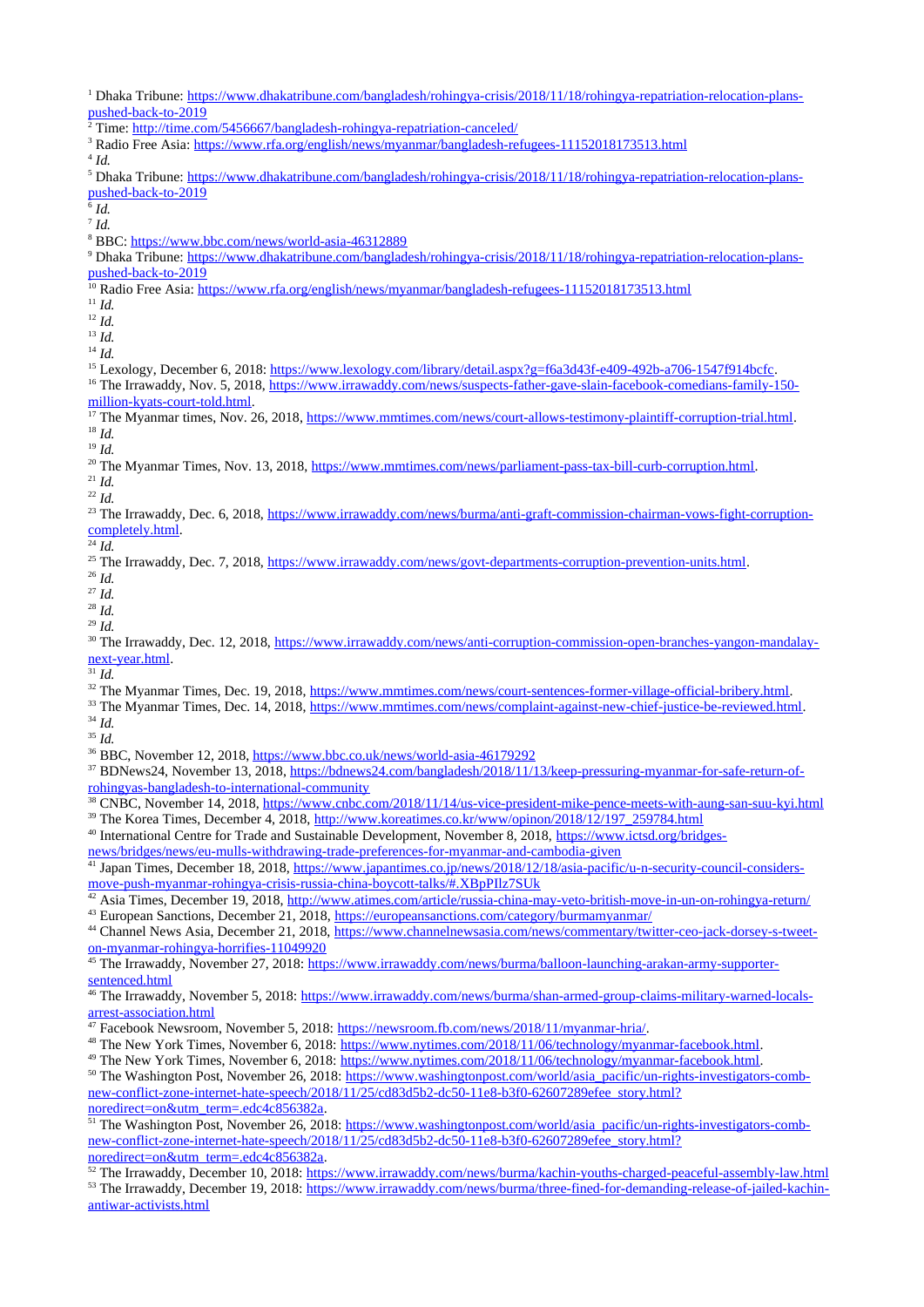<sup>54</sup> Amnesty International UK, November 21, 2018: [https://www.amnesty.org.uk/resources/urgent-action-activist-charged-peaceful](https://www.amnesty.org.uk/resources/urgent-action-activist-charged-peaceful-anti-military-protest)[anti-military-protest](https://www.amnesty.org.uk/resources/urgent-action-activist-charged-peaceful-anti-military-protest).

55 The Irrawaddy, November 15, 2018: [https://www.irrawaddy.com/news/burma/ethnic-pa-o-forced-participate-pro-military](https://www.irrawaddy.com/news/burma/ethnic-pa-o-forced-participate-pro-military-rally.html)[rally.html](https://www.irrawaddy.com/news/burma/ethnic-pa-o-forced-participate-pro-military-rally.html)

<sup>56</sup> Human Rights Watch, November 20, 2018: [https://www.hrw.org/news/2018/11/20/joint-statement-accountability-and-aid](https://www.hrw.org/news/2018/11/20/joint-statement-accountability-and-aid-northern-burma)[northern-burma](https://www.hrw.org/news/2018/11/20/joint-statement-accountability-and-aid-northern-burma).

<sup>57</sup> Human Rights Watch, December 8, 2018: [https://www.hrw.org/news/2018/12/08/myanmar-quash-conviction-kachin](https://www.hrw.org/news/2018/12/08/myanmar-quash-conviction-kachin-activists)[activists#](https://www.hrw.org/news/2018/12/08/myanmar-quash-conviction-kachin-activists)

<sup>58</sup> Human Rights Watch, December 8, 2018: [https://www.hrw.org/news/2018/12/08/myanmar-quash-conviction-kachin](https://www.hrw.org/news/2018/12/08/myanmar-quash-conviction-kachin-activists)[activists#](https://www.hrw.org/news/2018/12/08/myanmar-quash-conviction-kachin-activists)

<sup>59</sup> The Irrawaddy, October 30, 2018: [https://www.irrawaddy.com/news/burma/presidents-office-presses-yangon-govt-drop](https://www.irrawaddy.com/news/burma/presidents-office-presses-yangon-govt-drop-incitement-suit.html)[incitement-suit.html.](https://www.irrawaddy.com/news/burma/presidents-office-presses-yangon-govt-drop-incitement-suit.html)

<sup>60</sup> Reuters, December 12, 2018: <https://www.reuters.com/article/us-myanmar-journalists-idUSKBN1OB1L9>

<sup>61</sup> Reuters, December 12, 2018: <https://www.reuters.com/article/us-myanmar-journalists-idUSKBN1OB1L9>

<sup>62</sup> Reuters, December 12, 2018: <https://www.reuters.com/article/us-myanmar-journalists-idUSKBN1OB1L9>

<sup>63</sup> Myanmar Times, December 24, 2018: [https://www.mmtimes.com/news/myanmar-court-hears-appeal-convicted-reuters](https://www.mmtimes.com/news/myanmar-court-hears-appeal-convicted-reuters-journalists.html)[journalists.html](https://www.mmtimes.com/news/myanmar-court-hears-appeal-convicted-reuters-journalists.html).

<sup>64</sup> Frontier Myanmar, November 27, 2018: [https://frontiermyanmar.net/en/president-proposes-new-foreign-economic-relations](https://frontiermyanmar.net/en/president-proposes-new-foreign-economic-relations-ministry-as-investment-wanes)[ministry-as-investment-wanes](https://frontiermyanmar.net/en/president-proposes-new-foreign-economic-relations-ministry-as-investment-wanes).

<sup>65</sup> Myanmar Times, November 21, 2018: [https://www.mmtimes.com/news/new-ministry-single-window-system-help-investors-do](https://www.mmtimes.com/news/new-ministry-single-window-system-help-investors-do-business.html)[business.html](https://www.mmtimes.com/news/new-ministry-single-window-system-help-investors-do-business.html).

<sup>66</sup> The Irrawaddy, November 19, 2018: [https://www.irrawaddy.com/news/burma/parliament-approves-formation-new-investment](https://www.irrawaddy.com/news/burma/parliament-approves-formation-new-investment-ministry.html)[ministry.html.](https://www.irrawaddy.com/news/burma/parliament-approves-formation-new-investment-ministry.html)

<sup>67</sup> *Id*.

<sup>68</sup> Nikkei Asian Review, November 21, 2018: [https://asia.nikkei.com/Economy/Myanmar-tops-poor-nations-FDI-league-as-China](https://asia.nikkei.com/Economy/Myanmar-tops-poor-nations-FDI-league-as-China-cash-flows-in)[cash-flows-in.](https://asia.nikkei.com/Economy/Myanmar-tops-poor-nations-FDI-league-as-China-cash-flows-in)

<sup>69</sup> The Irrawaddy, November 14, 2018: https://www.irrawaddy.com/news/burma/foreign-investment-myanmar-rise-deputy-ministerplanning-finance.html.

<sup>70</sup> *Id*.

<sup>71</sup> Myanmar Times, November 27, 2018: [https://www.mmtimes.com/news/integration-expected-upgrade-myanmars-regulatory](https://www.mmtimes.com/news/integration-expected-upgrade-myanmars-regulatory-environment.html)[environment.html](https://www.mmtimes.com/news/integration-expected-upgrade-myanmars-regulatory-environment.html).

<sup>72</sup> The Irrawaddy, November 13, 2018:<https://www.irrawaddy.com/news/state-counselor-pushes-asean-investment-myanmar.html>. <sup>73</sup> The Irrawaddy, November 1, 2018: [https://www.irrawaddy.com/news/burma/myanmar-fails-to-advance-in-world-banks-ease-of-](https://www.irrawaddy.com/news/burma/myanmar-fails-to-advance-in-world-banks-ease-of-doing-business-list.html)

[doing-business-list.html.](https://www.irrawaddy.com/news/burma/myanmar-fails-to-advance-in-world-banks-ease-of-doing-business-list.html)

<sup>74</sup> Nikkei Asian Review, December 16, 2018: [https://asia.nikkei.com/Economy/EU-s-threat-to-scrap-trade-preferences-spurs-](https://asia.nikkei.com/Economy/EU-s-threat-to-scrap-trade-preferences-spurs-Myanmar-s-reforms)[Myanmar-s-reforms](https://asia.nikkei.com/Economy/EU-s-threat-to-scrap-trade-preferences-spurs-Myanmar-s-reforms).

<sup>75</sup> Xinhua, November 9, 2018: [http://www.xinhuanet.com/english/2018-11/09/c\\_137594906.htm](http://www.xinhuanet.com/english/2018-11/09/c_137594906.htm).

<sup>76</sup> Myanmar Times, December 28, 2018: <https://www.mmtimes.com/news/two-steps-forward-one-stride-back.html>.

<sup>77</sup> Myanmar Times, November 27, 2018: [https://www.mmtimes.com/news/foreign-experts-help-myanmar-beef-environmental-](https://www.mmtimes.com/news/foreign-experts-help-myanmar-beef-environmental-laws.html)

[laws.html](https://www.mmtimes.com/news/foreign-experts-help-myanmar-beef-environmental-laws.html).

<sup>78</sup> The Irrawaddy, November 2, 2018: [https://www.irrawaddy.com/news/myanmar-thailand-jointly-upgrade-highway-border-dawei](https://www.irrawaddy.com/news/myanmar-thailand-jointly-upgrade-highway-border-dawei-sez.html)[sez.html](https://www.irrawaddy.com/news/myanmar-thailand-jointly-upgrade-highway-border-dawei-sez.html).

<sup>79</sup> Nikkei Asian Review, November 9, 2018: [https://asia.nikkei.com/Business/Business-Deals/China-and-Japan-set-to-reshape](https://asia.nikkei.com/Business/Business-Deals/China-and-Japan-set-to-reshape-shipping-in-Myanmar)[shipping-in-Myanmar.](https://asia.nikkei.com/Business/Business-Deals/China-and-Japan-set-to-reshape-shipping-in-Myanmar)

<sup>80</sup> Myanmar Times, November 16, 2018: <https://www.mmtimes.com/news/feasibility-study-be-conducted-muse-railway-project.html>. <sup>81</sup> Airport World, November 19, 2018: [http://www.airport-world.com/news/general-news/6906-myanmar-s-yangon-international](http://www.airport-world.com/news/general-news/6906-myanmar-s-yangon-international-airport-reveals-growth-plans.html)[airport-reveals-growth-plans.html](http://www.airport-world.com/news/general-news/6906-myanmar-s-yangon-international-airport-reveals-growth-plans.html). *See also* Eleven Media Group Co., Ltd., November 27, 2018:

<https://elevenmyanmar.com/news/yacl-builds-new-apron-at-yia>. *See also* MENAFN, November 15, 2018:

[https://menafn.com/1097701939/Yangon-Aerodrome-Company-announces-new-milestones-and-upgrades-for-Yangon-International-](https://menafn.com/1097701939/Yangon-Aerodrome-Company-announces-new-milestones-and-upgrades-for-Yangon-International-Airport)[Airport](https://menafn.com/1097701939/Yangon-Aerodrome-Company-announces-new-milestones-and-upgrades-for-Yangon-International-Airport).

<sup>82</sup> Khmer Times, November 16, 2018: [https://www.khmertimeskh.com/50551497/myanmar-to-implement-yangon-elevated](https://www.khmertimeskh.com/50551497/myanmar-to-implement-yangon-elevated-expressway-project/)[expressway-project/](https://www.khmertimeskh.com/50551497/myanmar-to-implement-yangon-elevated-expressway-project/). *See also* The Irrawaddy, November 15, 2018: [https://www.irrawaddy.com/news/burma/govt-name-finalists](https://www.irrawaddy.com/news/burma/govt-name-finalists-yangon-elevated-expressway-project-month.html)[yangon-elevated-expressway-project-month.html](https://www.irrawaddy.com/news/burma/govt-name-finalists-yangon-elevated-expressway-project-month.html).

<sup>83</sup> The Irrawaddy, November 20, 2018: [https://www.irrawaddy.com/news/burma/work-muse-ruili-economic-cooperation-zone-begin](https://www.irrawaddy.com/news/burma/work-muse-ruili-economic-cooperation-zone-begin-soon.html)[soon.html.](https://www.irrawaddy.com/news/burma/work-muse-ruili-economic-cooperation-zone-begin-soon.html)

<sup>84</sup> The Irrawaddy, November 28, 2018: [https://www.irrawaddy.com/news/burma/187m-road-planned-myanmars-west-coast-security](https://www.irrawaddy.com/news/burma/187m-road-planned-myanmars-west-coast-security-development.html)[development.html](https://www.irrawaddy.com/news/burma/187m-road-planned-myanmars-west-coast-security-development.html).

<sup>85</sup> Myanmar Times, November 22, 2018: <https://www.mmtimes.com/news/vpowers-myingyan-plant-start-operation-next-year.html>.

<sup>86</sup> The Irrawaddy, November 23, 2018: [https://www.irrawaddy.com/news/burma/hong-kong-firm-close-finalizing-new-yangon-city](https://www.irrawaddy.com/news/burma/hong-kong-firm-close-finalizing-new-yangon-city-proposal.html)[proposal.html.](https://www.irrawaddy.com/news/burma/hong-kong-firm-close-finalizing-new-yangon-city-proposal.html)

<sup>87</sup> Mizzima, November 24, 2018: [http://mizzima.com/article/underdevelopment-logistics-industry-causes-delay-countrys-progress.](http://mizzima.com/article/underdevelopment-logistics-industry-causes-delay-countrys-progress)

<sup>88</sup> The Myamar Times, December 5, 2018: [https://www.mmtimes.com/news/project-bank-facilitate-infrastru-cture-development](https://www.mmtimes.com/news/project-bank-facilitate-infrastru-cture-development-established.html)[established.html.](https://www.mmtimes.com/news/project-bank-facilitate-infrastru-cture-development-established.html)

89 Money Control, December 14, 2018: [https://www.moneycontrol.com/news/india/india-committed-to-support-myanmar-to-build](https://www.moneycontrol.com/news/india/india-committed-to-support-myanmar-to-build-infrastructure-develop-human-resources-prez-kovind-3289761.html)[infrastructure-develop-human-resources-prez-kovind-3289761.html](https://www.moneycontrol.com/news/india/india-committed-to-support-myanmar-to-build-infrastructure-develop-human-resources-prez-kovind-3289761.html).

90 Shine, December 10, 2018: [https://www.shine.cn/news/metro/1812106452/.](https://www.shine.cn/news/metro/1812106452/)

91 XinHuaNet, December 21, 2018: [http://www.xinhuanet.com/english/2018-12/21/c\\_137689286.htm](http://www.xinhuanet.com/english/2018-12/21/c_137689286.htm)

<sup>92</sup> Myanmar Times, January 1, 2019:<https://www.mmtimes.com/news/govt-urged-keep-pressure-squatters-year.html> <sup>93</sup> *Id.*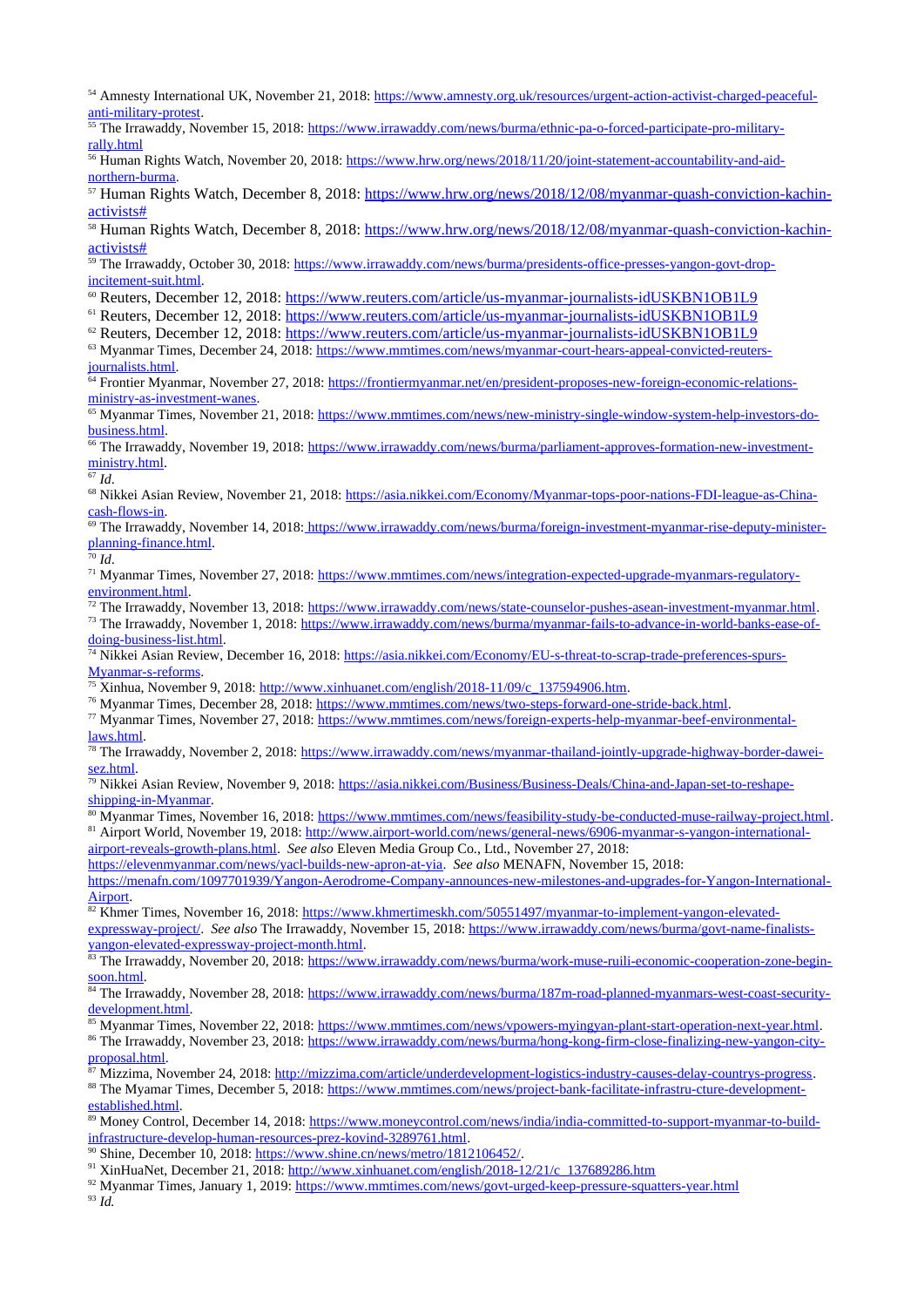<sup>94</sup> *Id.*

| Ia.<br><sup>95</sup> Frontier Myanmar: November 19, 2018: https://frontiermyanmar.net/en/why-a-land-law-change-is-sparking-fears-of-mass-                                                                                                                            |
|----------------------------------------------------------------------------------------------------------------------------------------------------------------------------------------------------------------------------------------------------------------------|
| evictions                                                                                                                                                                                                                                                            |
| $^{96}$ Id.                                                                                                                                                                                                                                                          |
| $^{97}$ Id.                                                                                                                                                                                                                                                          |
| $^{98}$ Id.                                                                                                                                                                                                                                                          |
| $99$ Id.<br>$100$ Id.                                                                                                                                                                                                                                                |
| <sup>101</sup> Myanmar Times, November 16, 2018: https://www.mmtimes.com/news/push-being-made-address-housing-issues-hluttaw.html                                                                                                                                    |
| $102$ Id.                                                                                                                                                                                                                                                            |
| $103$ Id.                                                                                                                                                                                                                                                            |
| <sup>104</sup> Myanmar Times, November 5, 2018: https://www.mmtimes.com/news/more-2000-hectares-seized-land-mandalay-returned-                                                                                                                                       |
| original-owners.html                                                                                                                                                                                                                                                 |
| $105$ Id.<br>$106$ Id.                                                                                                                                                                                                                                               |
| $107$ Id.                                                                                                                                                                                                                                                            |
| $108$ Id.                                                                                                                                                                                                                                                            |
| <sup>109</sup> Myanmar Times, November 2, 2018: https://www.mmtimes.com/news/govt-moves-address-mandalay-housing-problem.html                                                                                                                                        |
| $110$ Id.                                                                                                                                                                                                                                                            |
| $111$ Id.                                                                                                                                                                                                                                                            |
| $112$ Id.                                                                                                                                                                                                                                                            |
| <sup>113</sup> The Irrawaddy, December 3, 2018: https://www.irrawaddy.com/news/chinese-company-behind-controversial-copper-mine-eves-                                                                                                                                |
| additional-100k-acres.html<br>$114$ Id.                                                                                                                                                                                                                              |
| $115$ Id.                                                                                                                                                                                                                                                            |
| <sup>116</sup> The Irrawaddy, November 14, 2018: https://www.irrawaddy.com/news/burma/nld-to-discipline-karenni-chief-minister-over-land-                                                                                                                            |
| grab.html                                                                                                                                                                                                                                                            |
| $117$ Id.                                                                                                                                                                                                                                                            |
| <sup>118</sup> Eleven Myanmar, November 15, 2018: https://elevenmyanmar.com/news/land-owners-from-may-yu-housing-to-open-protest-                                                                                                                                    |
| camp-unless-they-receive-compensation-by-dec                                                                                                                                                                                                                         |
| $119$ Id.<br>$120$ Id.                                                                                                                                                                                                                                               |
| <sup>121</sup> Radio Free Asia, November 27, 2018: https://www.rfa.org/english/news/myanmar/activists-stage-protest-to-demand-right-                                                                                                                                 |
| 11272018165100.html                                                                                                                                                                                                                                                  |
| $122$ <i>Id.</i>                                                                                                                                                                                                                                                     |
| $123$ Id.                                                                                                                                                                                                                                                            |
| <sup>124</sup> Eleven Myanmar, November 30, 2018: https://elevenmyanmar.com/news/no-transparency-in-land-compensations-purchases-over-                                                                                                                               |
| dawei-sez-project-locals                                                                                                                                                                                                                                             |
| $125$ <i>Id.</i><br><sup>126</sup> The Irrawaddy, November 23, 2018, https://www.irrawaddy.com/news/burma/military-releases-taang-locals-arrested-retaliation-                                                                                                       |
| detainment-captain.html.                                                                                                                                                                                                                                             |
| $127$ Id.                                                                                                                                                                                                                                                            |
| $^{128}$ Id.                                                                                                                                                                                                                                                         |
| $129$ Id.                                                                                                                                                                                                                                                            |
| <sup>130</sup> The Irrawaddy, November 26, 2018, https://www.irrawaddy.com/news/burma/three-civilian-deaths-as-fighting-flares-in-northern-                                                                                                                          |
| shan.html.                                                                                                                                                                                                                                                           |
| $\overline{^{131}Id}$ .<br>$132$ Id.                                                                                                                                                                                                                                 |
| <sup>133</sup> The Irrawaddy, December 17, 2018, https://www.irrawaddy.com/news/burma/armed-group-soldier-involved-shan-state-shooting-                                                                                                                              |
| dies-knife-wounds.html.                                                                                                                                                                                                                                              |
| $134$ Id.                                                                                                                                                                                                                                                            |
| $135$ Id.                                                                                                                                                                                                                                                            |
| $^{136}$ Id.                                                                                                                                                                                                                                                         |
| $^{137}$ Id.                                                                                                                                                                                                                                                         |
| $138$ Id.                                                                                                                                                                                                                                                            |
| <sup>139</sup> Radio Free Asia, December 21, 2018, https://www.rfa.org/english/news/myanmar/army-ceasefire-12212018161704.html.<br><sup>140</sup> The Week, December 28, 2018, https://www.theweek.in/news/world/2018/12/28/rebels-breach-myanmar-ceasefire-in-army- |
| attack-military.html.                                                                                                                                                                                                                                                |
| $141$ Id.                                                                                                                                                                                                                                                            |
| $142$ Id.                                                                                                                                                                                                                                                            |
| $143$ Id.                                                                                                                                                                                                                                                            |
| $144$ Id.                                                                                                                                                                                                                                                            |
| $145$ Id.                                                                                                                                                                                                                                                            |
| $146$ Id.<br><sup>147</sup> Myanmar Times, November 1, 2016: https://www.mmtimes.com/news/govt-northern-alliance-agree-reduce-clashes.html.                                                                                                                          |
|                                                                                                                                                                                                                                                                      |

<sup>148</sup> Myanmar Times, November 2, 2018: [https://www.mmtimes.com/news/nca-signatories-want-other-armed-groups-included-peace](https://www.mmtimes.com/news/nca-signatories-want-other-armed-groups-included-peace-process.html)[process.html;](https://www.mmtimes.com/news/nca-signatories-want-other-armed-groups-included-peace-process.html) Mizzima, November 2, 2018: [http://www.mizzima.com/news/peace-process-review-meeting-held.](http://www.mizzima.com/news/peace-process-review-meeting-held)

<sup>149</sup> Myanmar Times, November 7, 2018: <https://www.mmtimes.com/news/knu-holds-emergency-meeting-peace-process.html>.

<sup>150</sup> Mizzima, November 7, 2018: [http://www.mizzima.com/article/knu-central-committee-holds-emergency-meeting.](http://www.mizzima.com/article/knu-central-committee-holds-emergency-meeting)